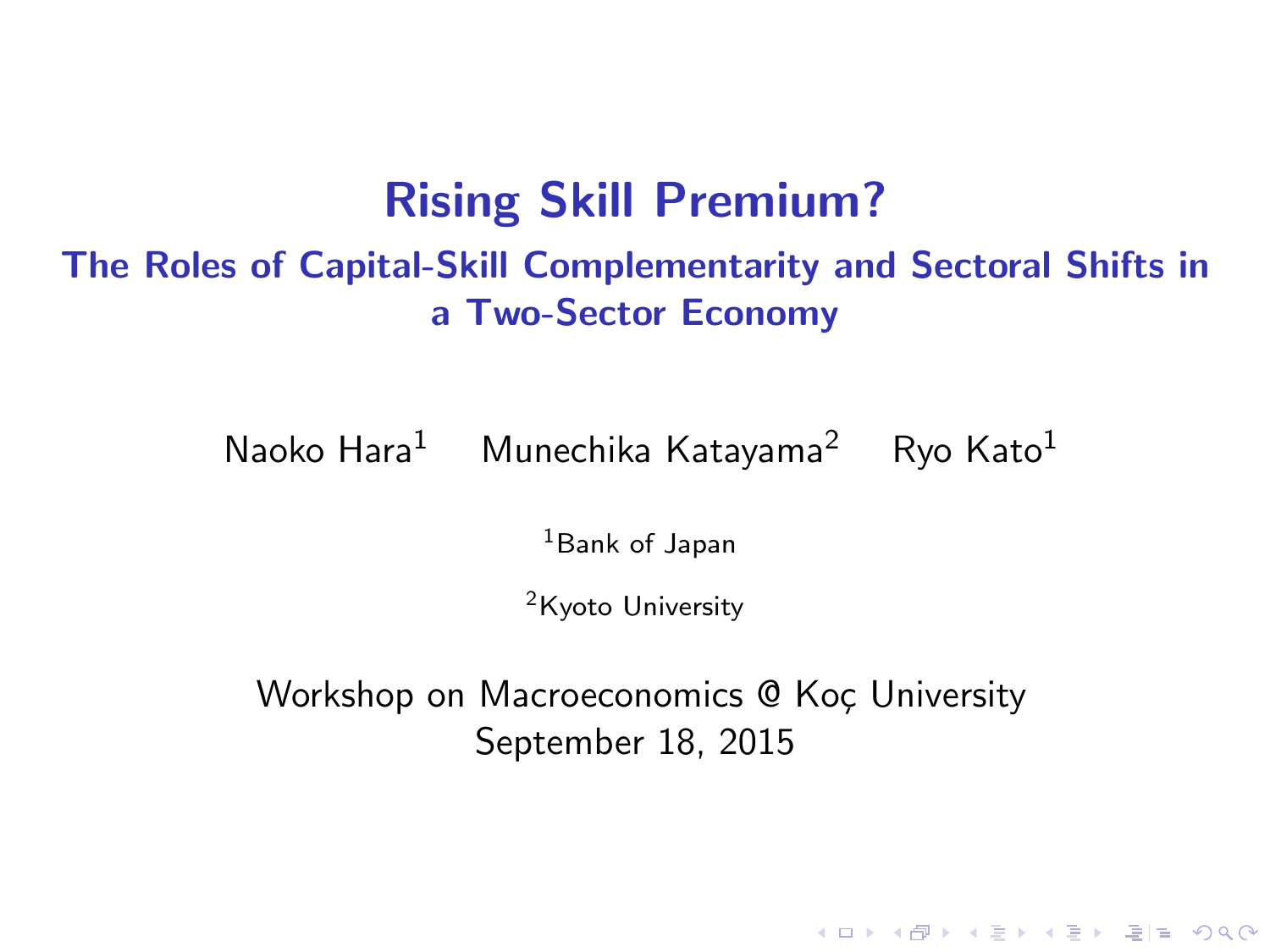# This paper...

- Documents three facts in the Japanese economy (1) Declining skill premium
	-
	- (2) Expanding sectoral wage gap
	- (3) Increasing unskilled labor share in non-manufacturing
- Considers a neoclassical two-sector model with
	- Two types of labor (skilled and unskilled)
	- Capital-skill complementarity

to explain the three facts

• Estimates the key structural parameters by Bayesian methods

KO K K (F K E K E K A E K A K K K K K K K K K

- Performs comparative statics exercises
- Provides supporting industry-level evidence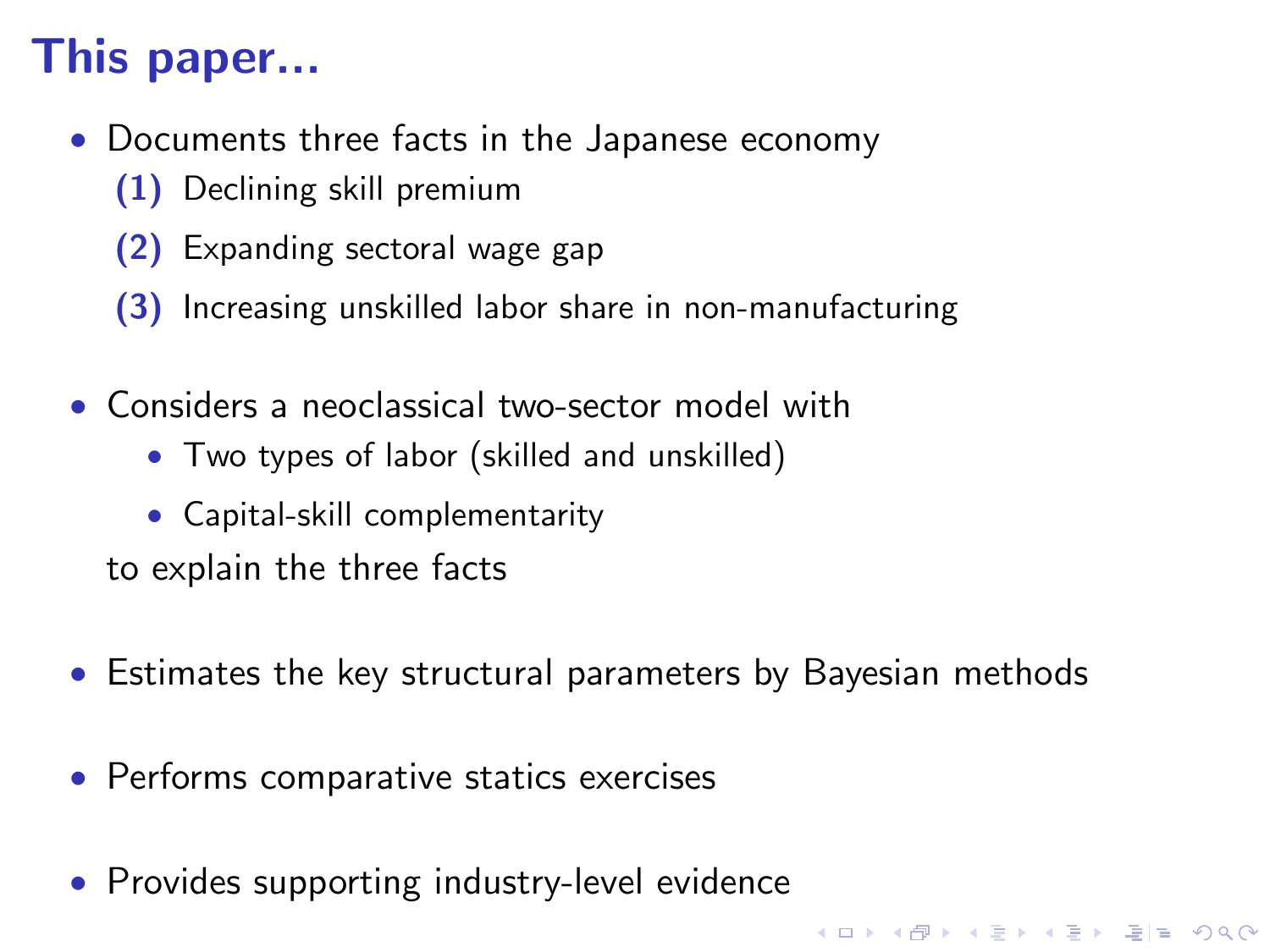## Stylized Facts

Fact 1 Skill premium has started to decline since the mid 90s.



Figure: Skill Premium  $(W_s/W_u)$ 

K ロ ▶ K @ ▶ K 할 X K 할 X [ 활]할 (?) Q @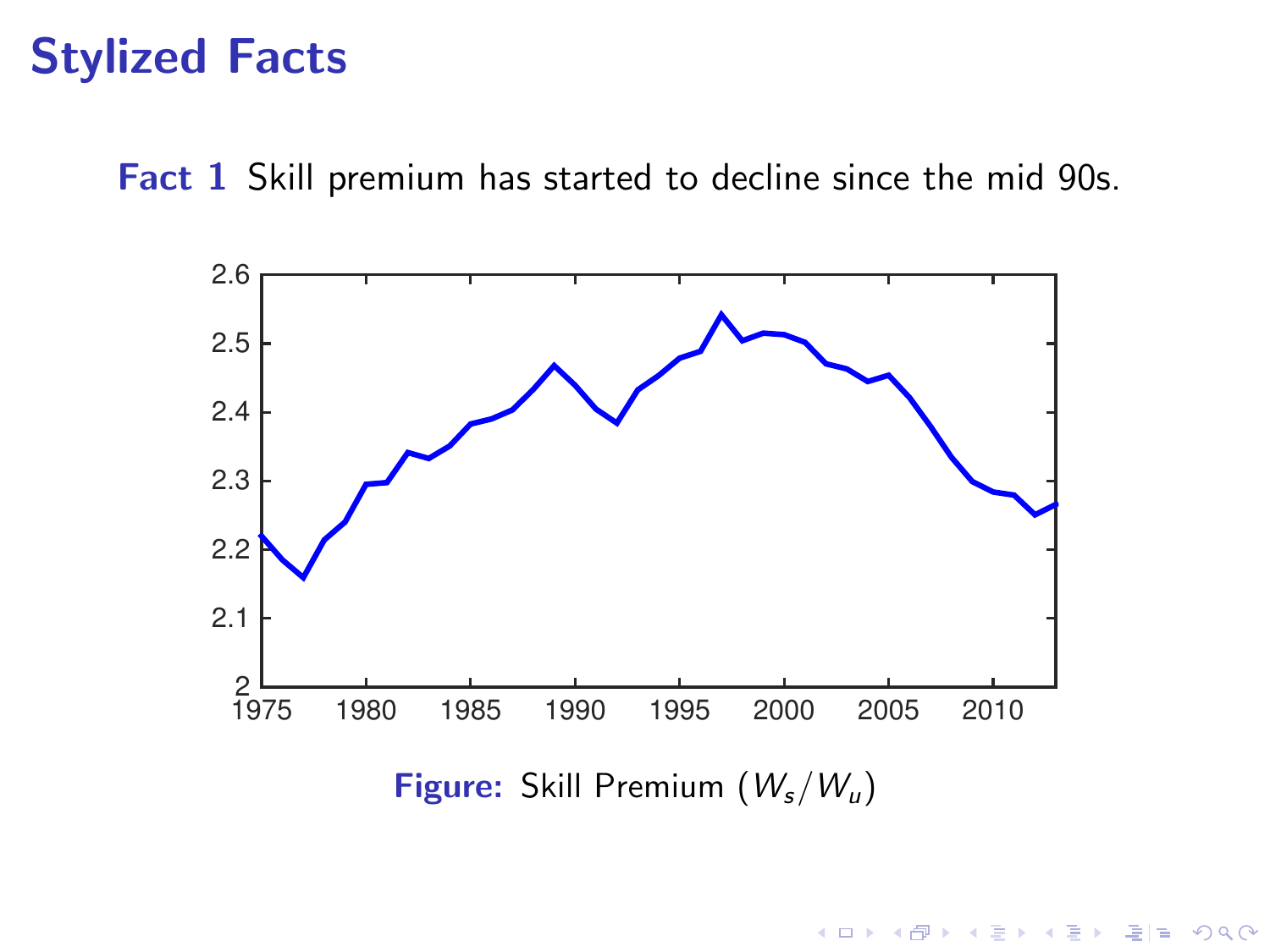## <span id="page-3-0"></span>Stylized Facts

Fact 2 Sectoral wage gap ↑ since the mid 90s



Note: Left panel shows hourly wages in thousands yen. Right panel illustrates the manufacturing wage relative to non-manufacturing.

KO K K (F K E K E K A E K A K K K K K K K K K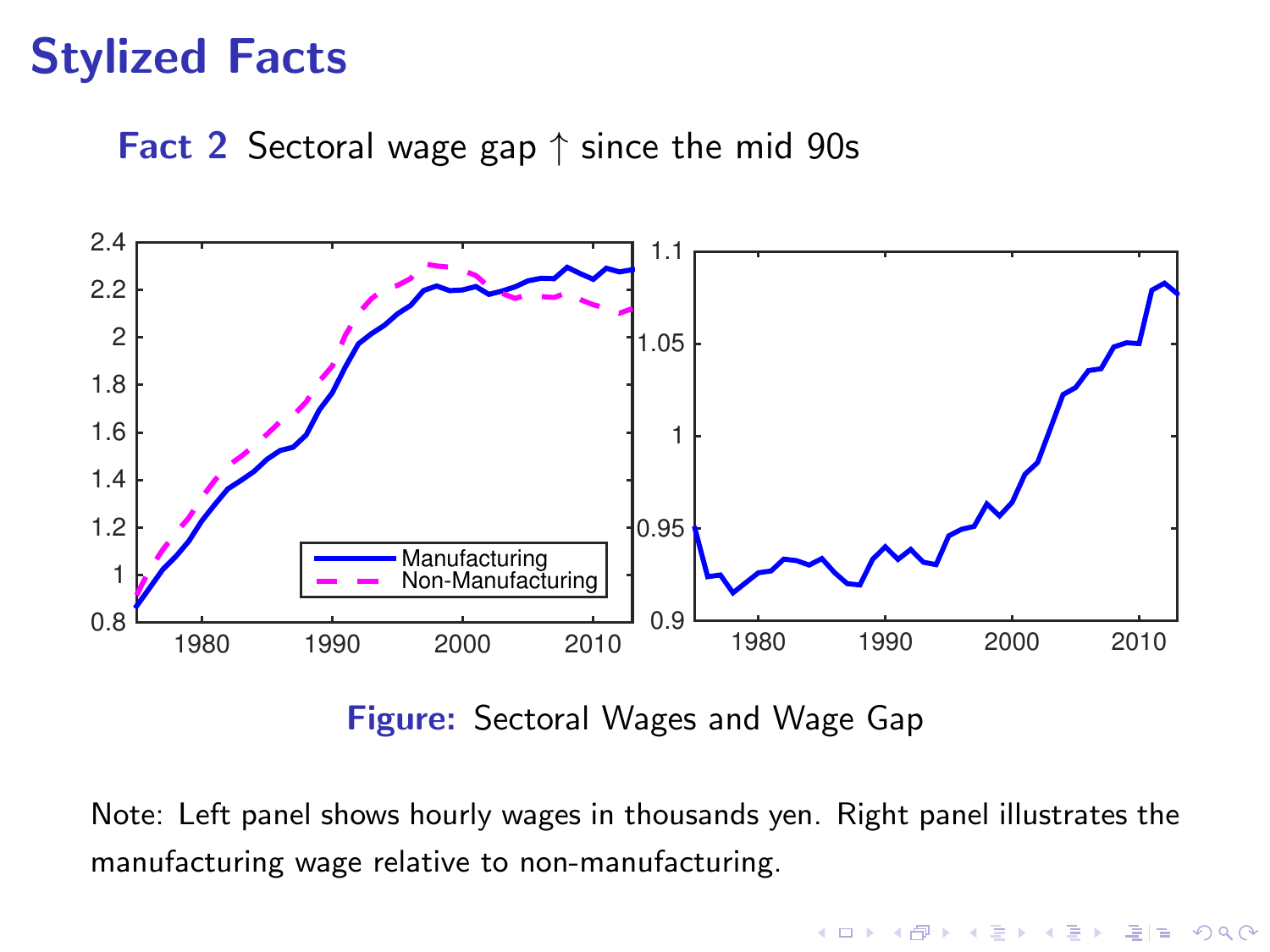## Stylized Facts

Fact 3 Unskilled share in non-manufacturing ↑



Figure: Unskilled Shares (%)

K ロ ▶ K @ ▶ K 할 X K 할 X [ 할 날 수 있다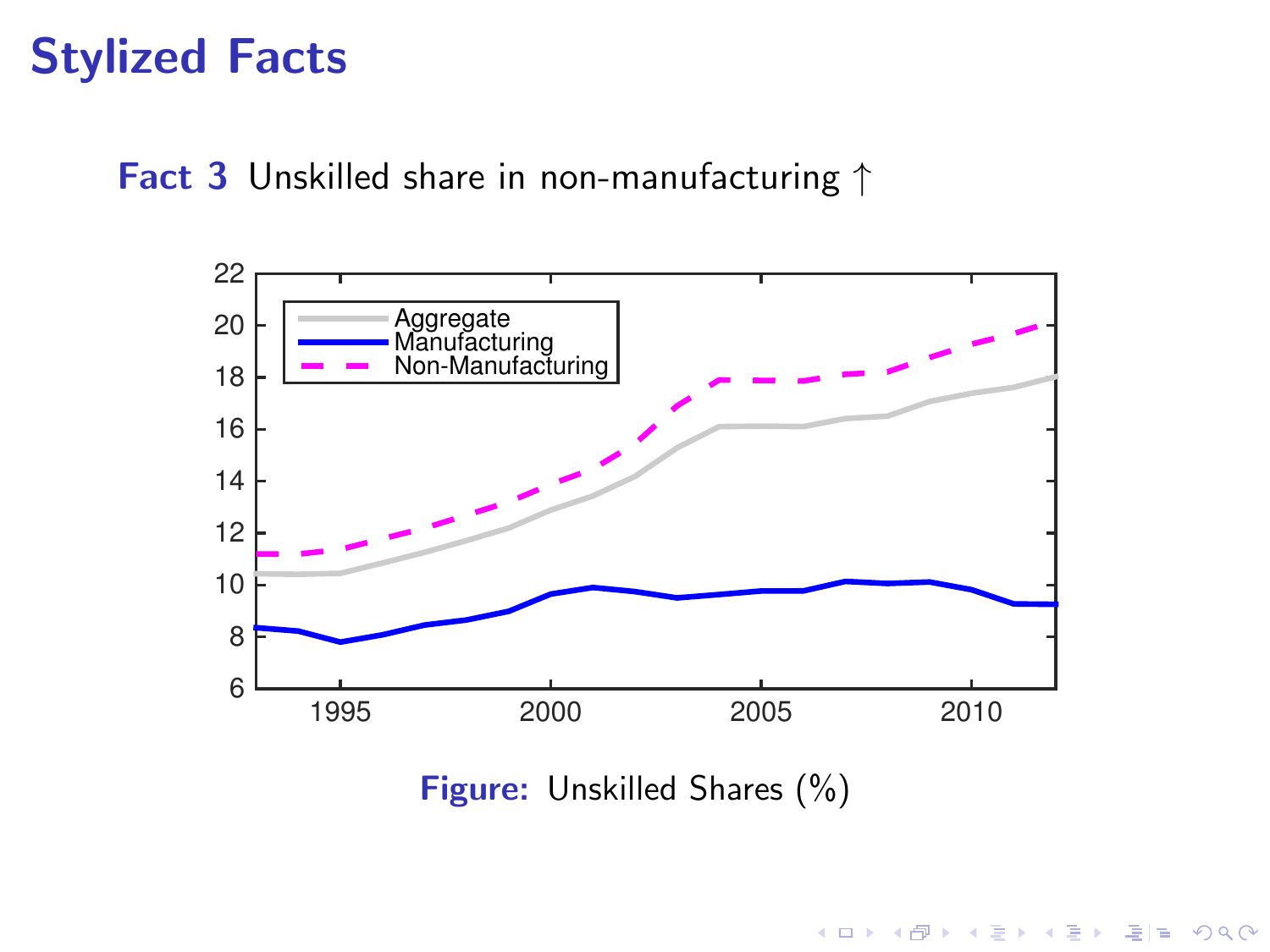## Alternative Stories for the Lower Skill Premium

- Skill-biased technological change (SBTC)
	- Sector-specific SBTC?
- Labor supply side story
	- Kawaguchi and Mori (2014) use college/high-school graduates to measure skilled and unskilled labor.
	- A reduction in the skill premium and an increase in the relative supply of skilled.

KOD KARD KED KED EN MAG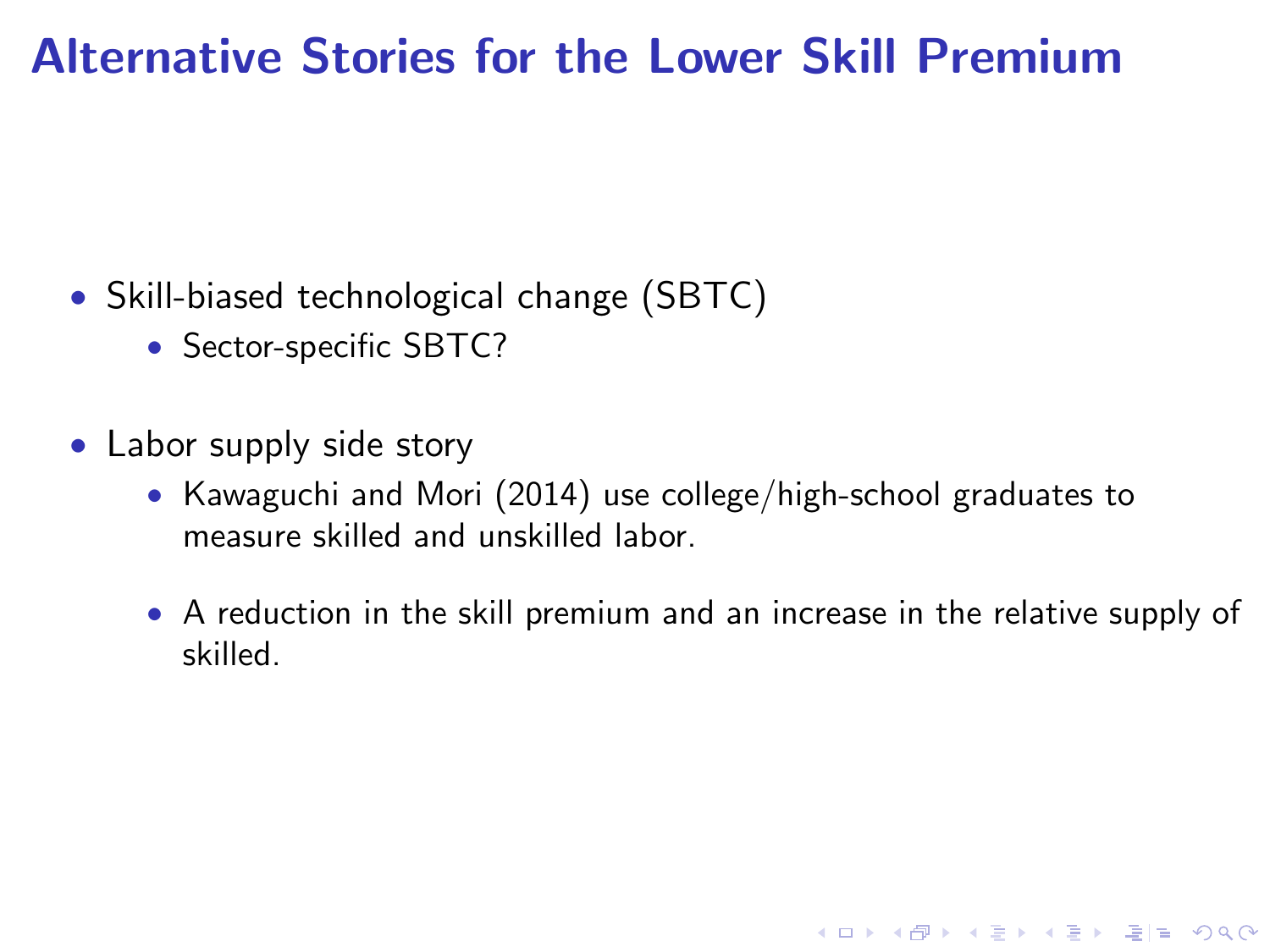# Skilled / Unskilled Labor

#### Regular workers

Those who are directly employed and work full time

#### Part-time workers

Those who work less than the regular workers per day or per week



Figure: Fraction of Unskilled Jobs in College-Graduate Employments (%)

KO K K (F K E K E K A E K A K K K K K K K K K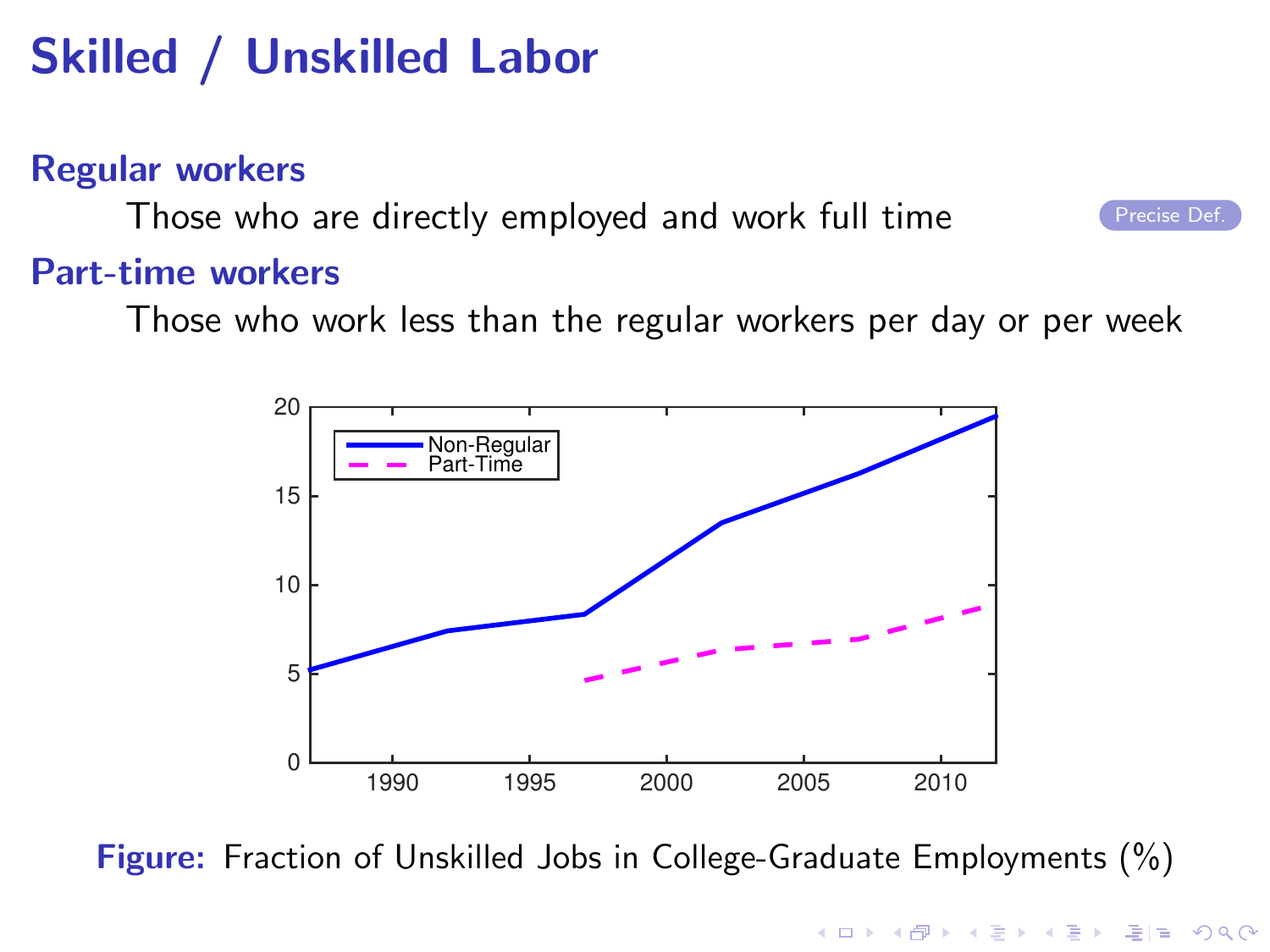## Preview of the Results

- Heterogeneity in capital-skill complementarity
- $\downarrow$  in the elasticity of substitution between unskilled labor and capital (lower capital-skill complementarity) in non-manufacturing explains the observations.
- Other possible scenarios can alter the skill premium. However, they cannot explain the widening sectoral wage gap.
- Rapidly growing medical and health care industry may account for the reduction in the elasticity of substitution.

**KOD KAD KED KED EN AQO**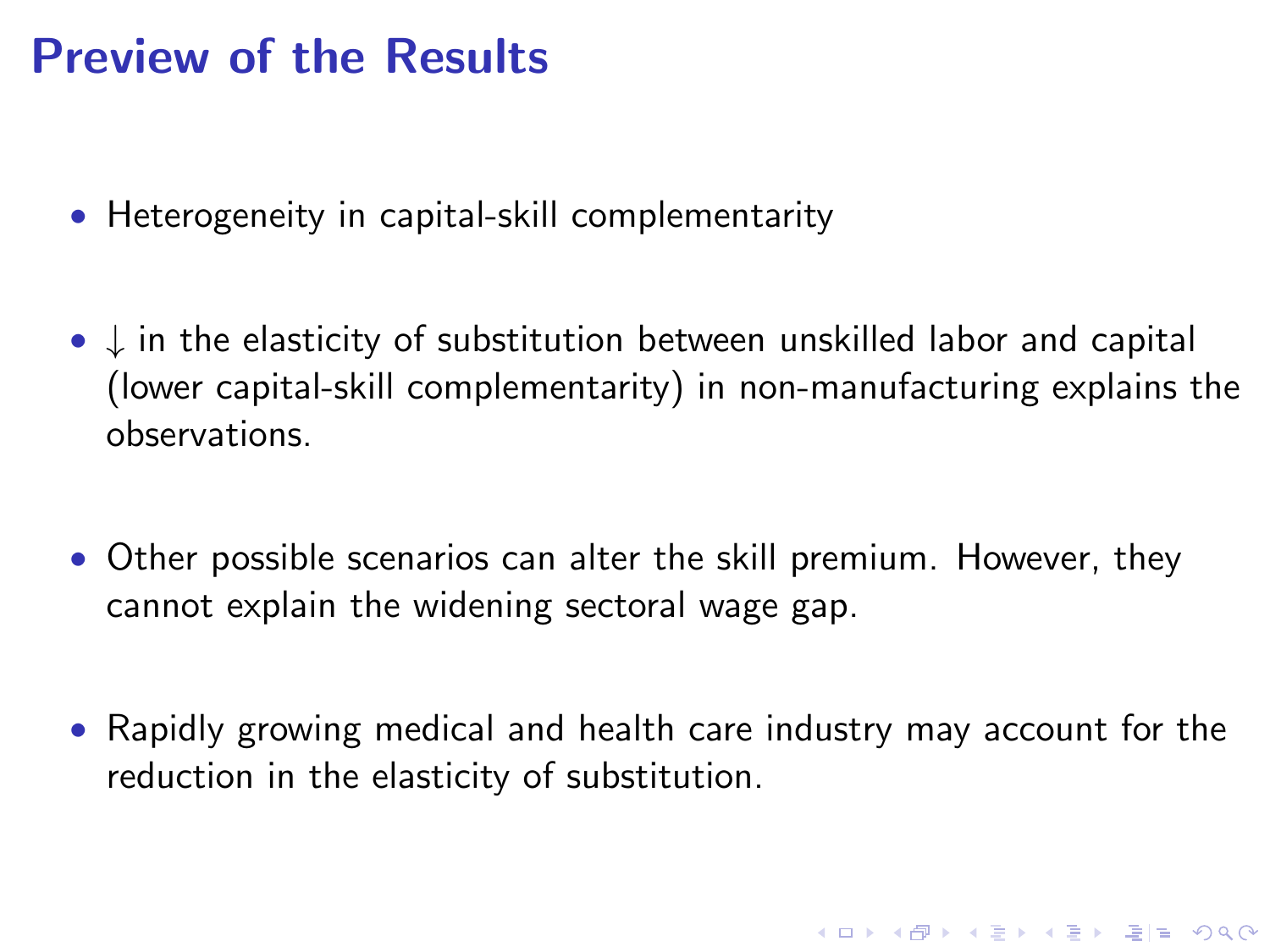## Model Overview

- Two-sector neoclassical model
	- Manufacturing  $(j = m)$  and Non-manufacturing  $(j = n)$
- Two types of labor
	- Skilled  $(S)$  and Unskilled  $(U)$
- Production technology features capital-skill complementarity as in Krusell et al. (2000)

KO K K (F K E K E K A E K A K K K K K K K K K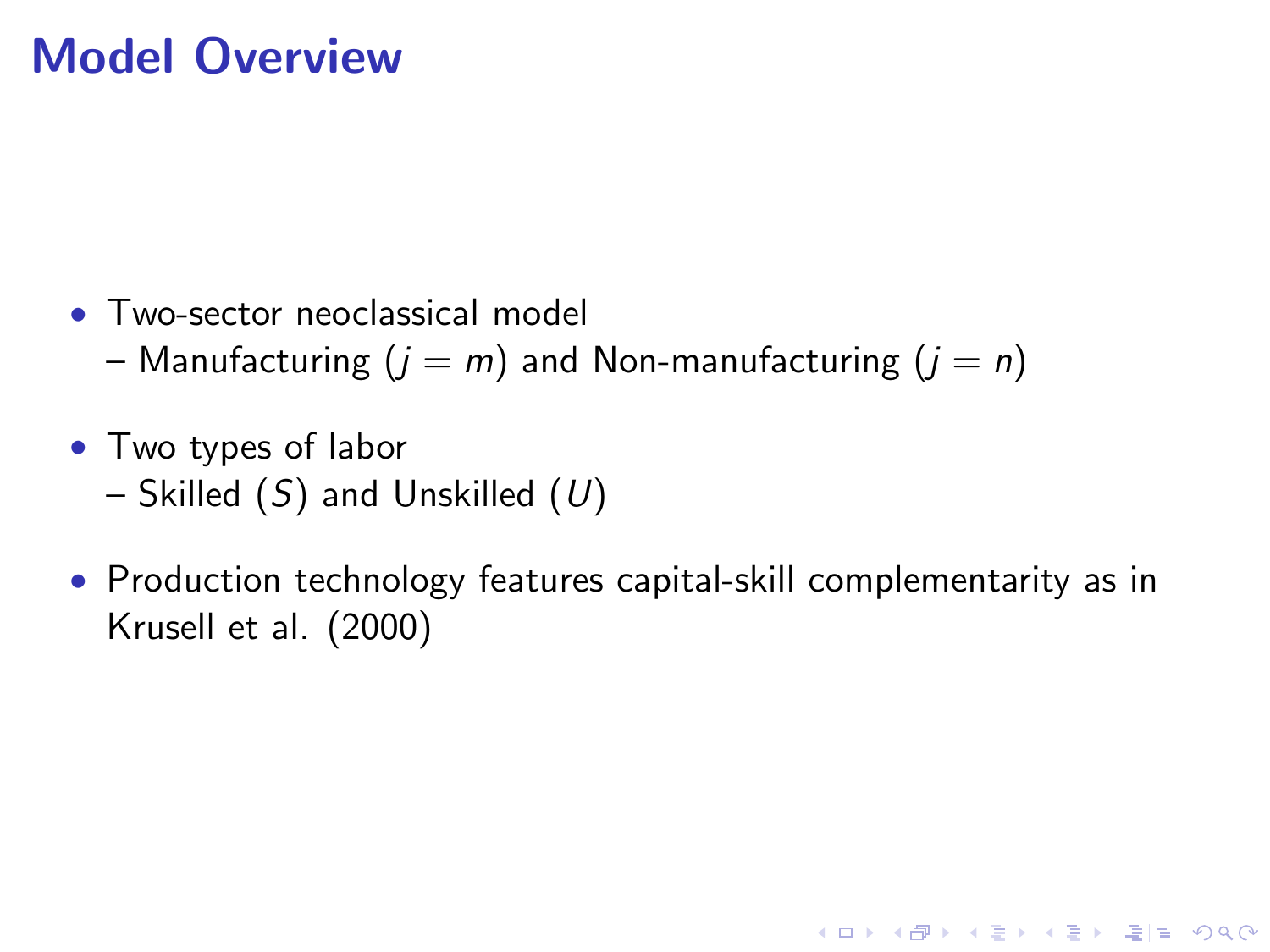#### What We Need

• Define sectoral wage for  $j = m, n$  as

$$
w_j = (1 - \tau_j)w_s + \tau_j w_u, \qquad (1)
$$
  
where  $\tau_j = \frac{U_j}{S_j + U_j}.$ 

• Changes in the sectoral wage gap is then expressed as

$$
dw_m - dw_n = \underbrace{(\tau_n - \tau_m)}_{\text{typically}}(dw_s - dw_u) + \underbrace{(w_u - w_s)}_{\text{typically}}(d\tau_m - d\tau_n). \quad (2)
$$

K ロ ▶ K @ ▶ K 할 X K 할 X [ 할 날 수 있다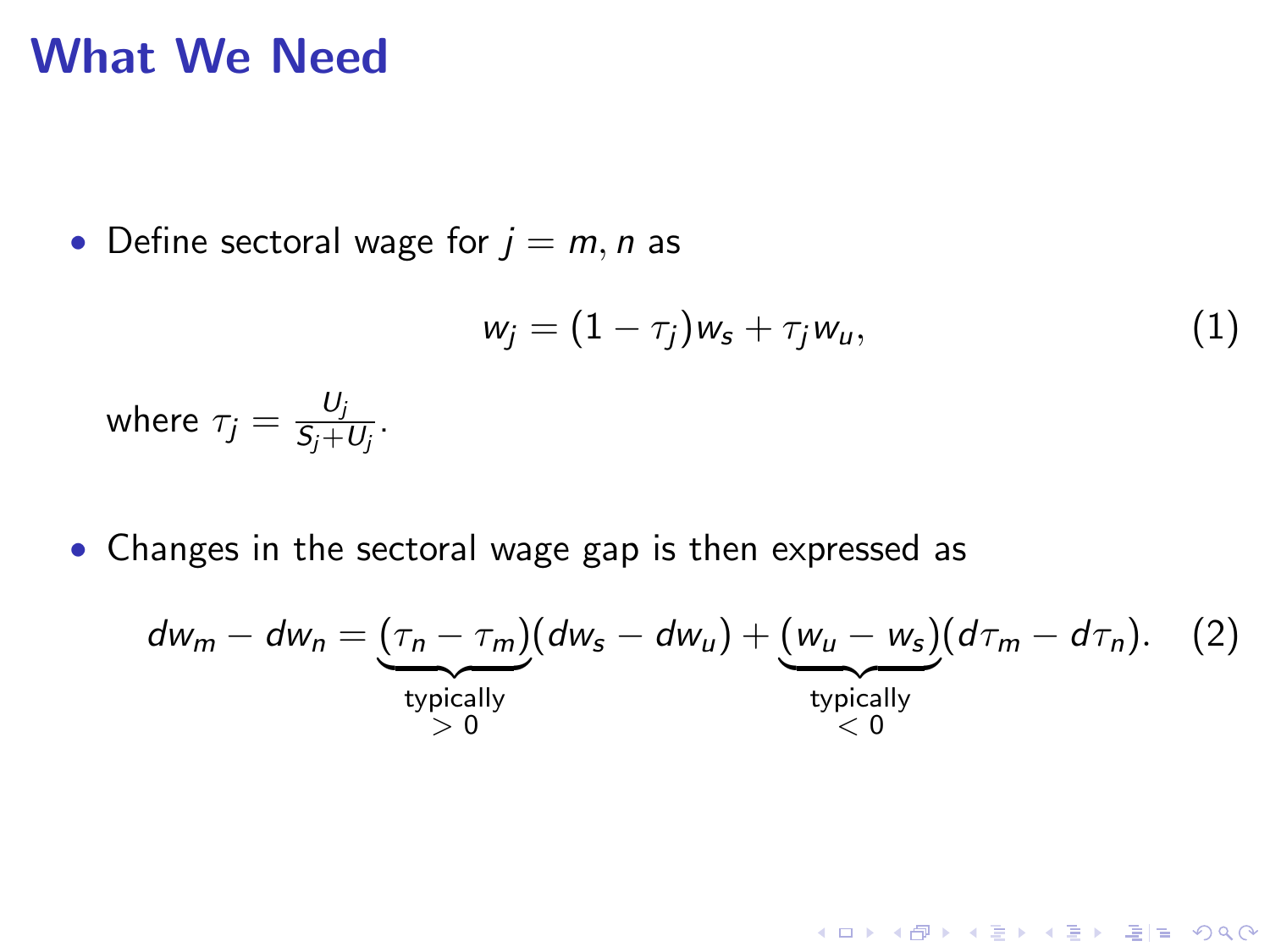### Firms

• Two sectors (manufacturing and non-manufacturing)

$$
Y_{j,t} = A_{j,t} \left[ \mu_j (\psi_{u,t} U_{j,t})^{\sigma_j} + (1 - \mu_j) \{ \lambda_j (K_{j,t})^{\rho_j} + (1 - \lambda_j) (\psi_{s,t} S_{j,t})^{\rho_j} \}^{\frac{\sigma_j}{\rho_j}} \right]_{\sigma_j}^{\frac{1}{\sigma_j}}
$$
(3)

**KOD KAD KED KED EN AQO** 

- $\sigma$  controls the elasticity of substitution between K (or S) and U.
- $\rho$  controls the elasticity of substitution between K and S.
- When  $\sigma > \rho$ , there exists capital-skill complementarity.
- As  $\sigma \to 0$  and  $\rho \to 0$ , it becomes Cobb-Douglas.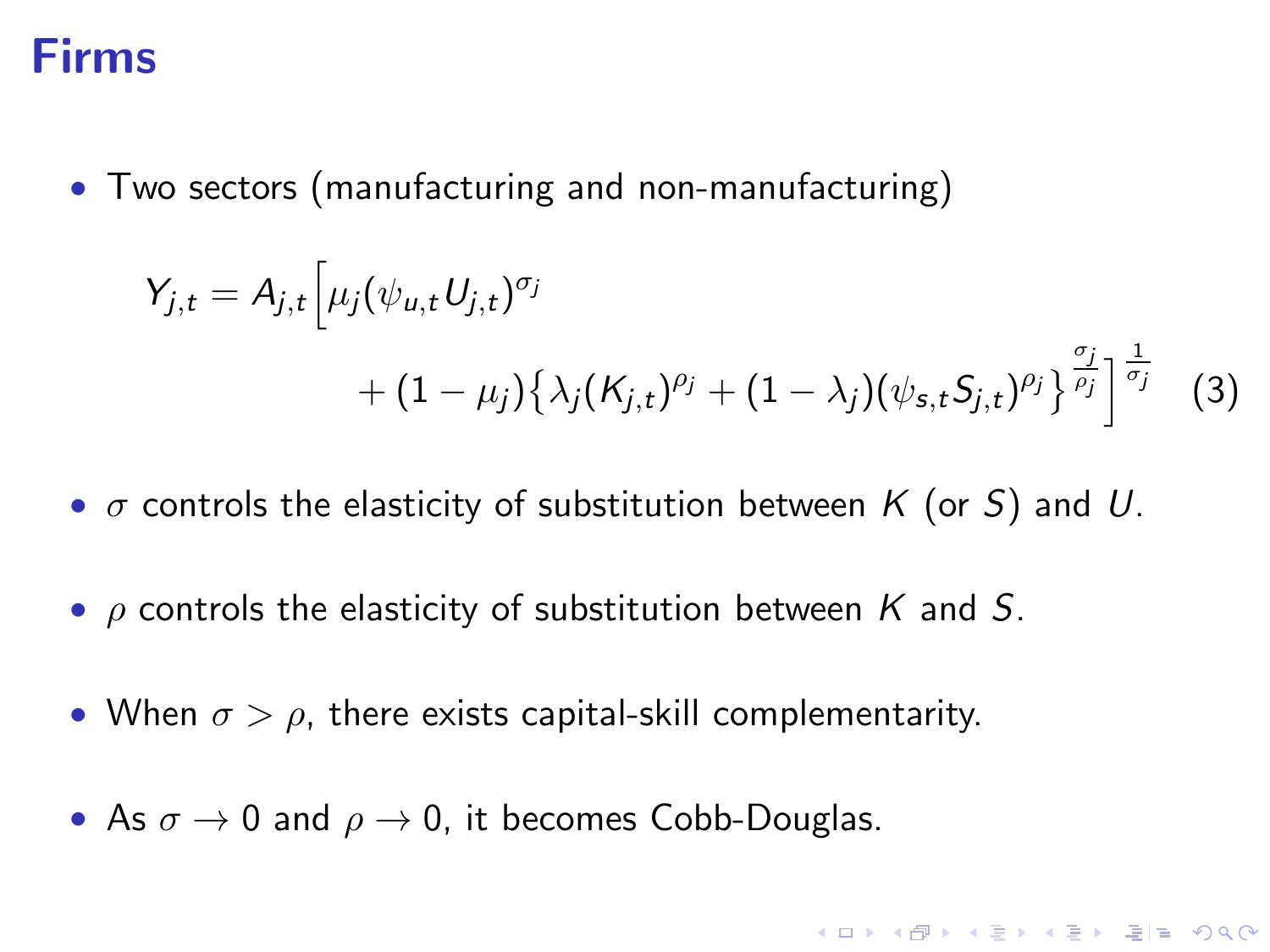## Household

- $\bullet$  Consumes  $\mathcal{C}_t$ , which consists of manufacturing and non-manufacturing goods, and provides  $H_t$
- $\bullet\,$  Following Horvath (2000), the aggregate labor index  $H_t$  is given by

$$
H_t = \left[ \left( \mathcal{S}_t \right)^{\frac{\theta+1}{\theta}} + \left( U_t \right)^{\frac{\theta+1}{\theta}} \right]^{\frac{\theta}{\theta+1}}, \tag{4}
$$

KO K K (F K E K E K A E K A K K K K K K K K K

where  $\theta$  is the elasticity of substitution between skilled and unskilled jobs.

- As  $\theta \to \infty$ , skilled and unskilled jobs become perfect substitutes.
- As  $\theta \rightarrow 0$ , there is no way to change the composition of two types of jobs.
- When  $0 < \theta < \infty$ , the household prefers having diversity of labor.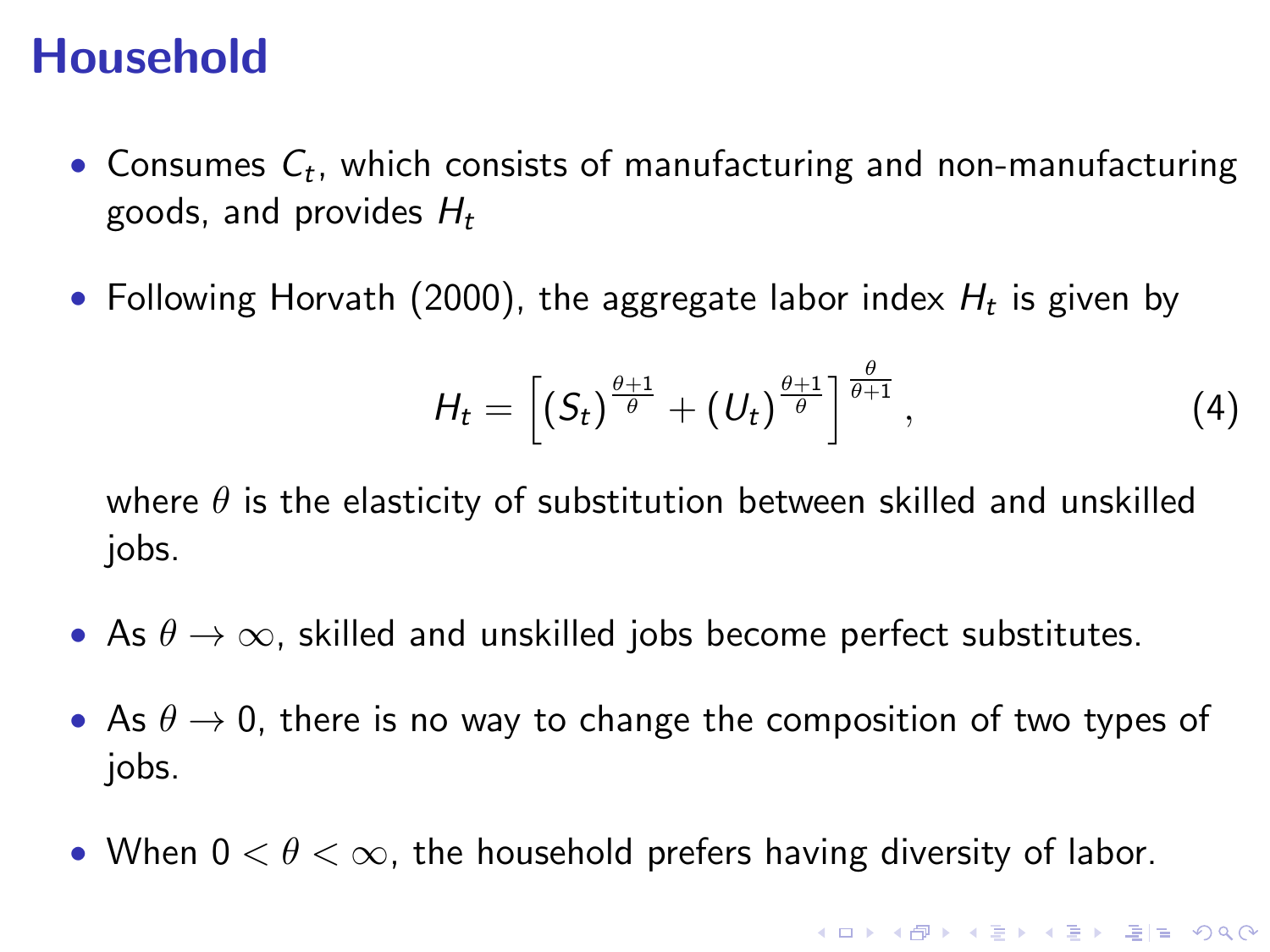## The Rest of the Model

• Budget constraint

$$
C_{m,t} + p_t C_{n,t} + I_{m,t} + I_{n,t} \leq r_{m,t} K_{m,t} + r_{n,t} K_{n,t} + w_{s,t} S_t + w_{u,t} U_t, (5)
$$

• Sector specific capital accumulation  $(j = m, n)$ 

$$
K_{j,t+1} = I_{j,t} \left\{ 1 - \Phi\left(\frac{I_{j,t}}{I_{j,t-1}}\right) \right\} + (1 - \delta) K_{j,t}.
$$
 (6)

• Sectoral wages

$$
w_{j,t} = (1 - \tau_{j,t})w_{s,t} + \tau_{j,t}w_{u,t}, \qquad (7)
$$

where  $\tau_{j,t} = \frac{U_{j,t}}{S_{i,t}+l}$  $\frac{O_{j,t}}{S_{j,t}+U_{j,t}}$ .

• Market clearing conditions

$$
S_t = S_{m,t} + S_{n,t}
$$
  
\n
$$
V_{m,t} = C_{m,t} + I_{m,t} + I_{n,t}
$$
  
\n
$$
V_{n,t} = C_{n,t}
$$
  
\n
$$
V_{n,t} = C_{n,t}
$$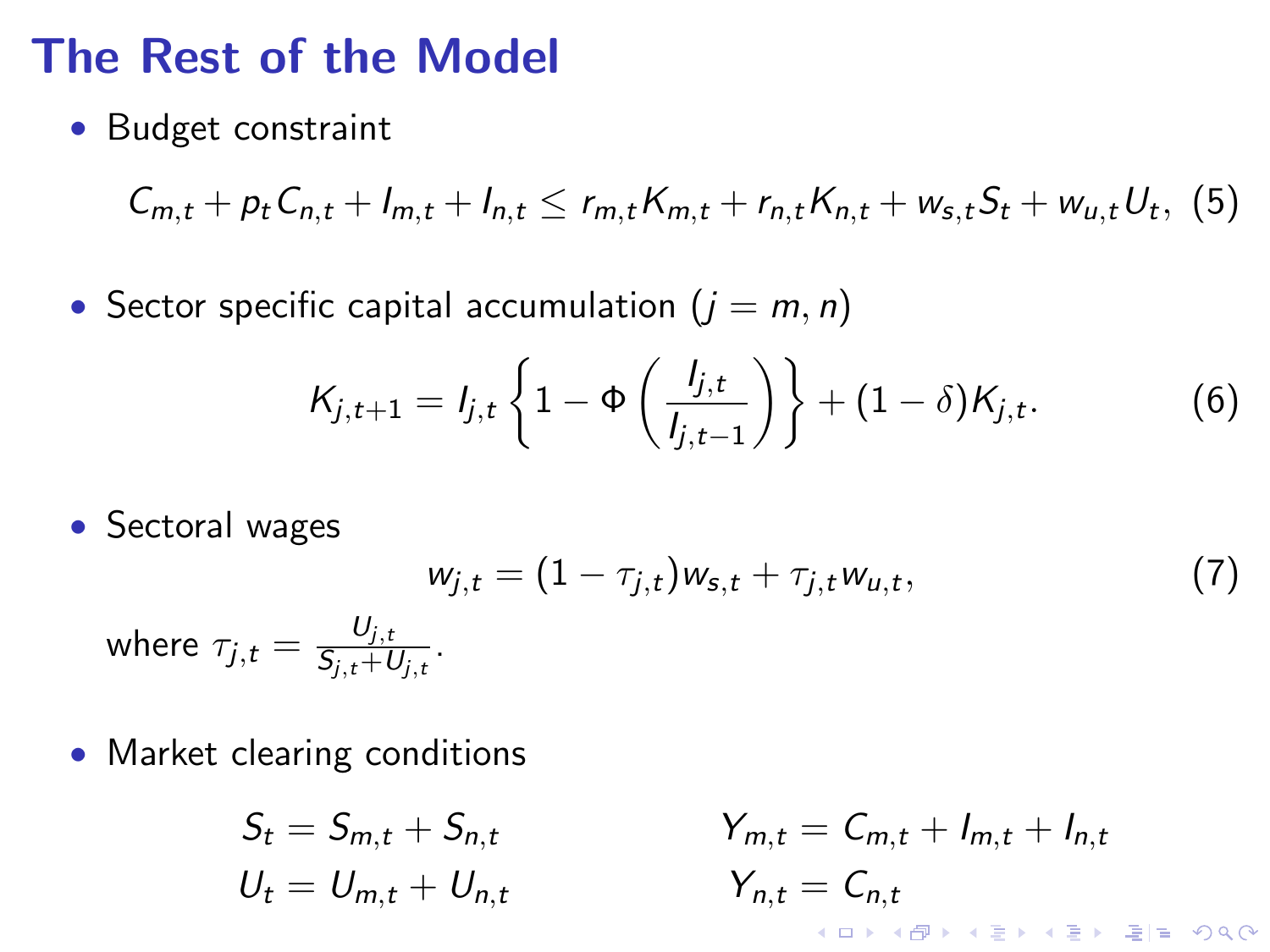## Estimation Setup

- We augment our log-linearized model with sectoral investment-specific technology shocks and skill-specific wage markup shocks.
- Seven observables
	- Output growth (manufacturing and non-manufacturing)
	- Growth rate of total hours worked (skilled and unskilled)
	- Wage inflation (manufacturing and non-manufacturing)
	- Relative price inflation
- Sample:  $1975:Q1 1995:Q4$
- Imposed steady-state shares

$$
w_s/w_u = 2.45
$$
  $S_m/U_m = 13.85$   $\alpha_{k_m} = 0.46$   
\n $\frac{S_m}{S_m+S_n} = 0.36$   $S_n/U_n = 7.06$   $\alpha_{k_n} = 0.54$ 

KO K K (F K E K E K A E K A K K K K K K K K K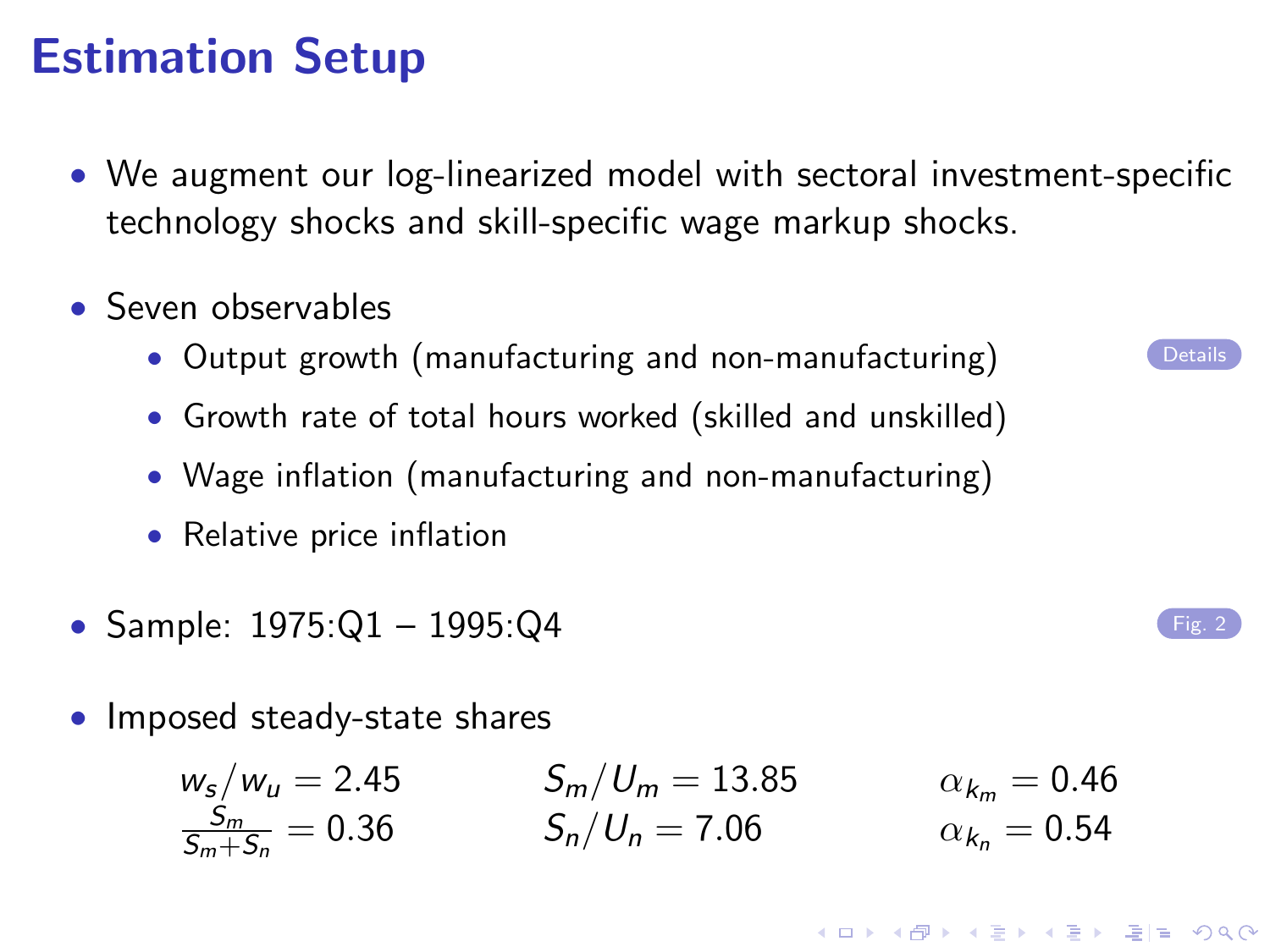## Prior Distributions

 $\overline{a}$ 

#### Table: Prior Distributions

|                                                                           |    | Prior         |          |  |
|---------------------------------------------------------------------------|----|---------------|----------|--|
| Parameter                                                                 |    | Mean          | Std Dev  |  |
| Elasticity of substitution $b/w$ goods and services<br>$\kappa$           | G  | 1.143         | 0.4      |  |
| $\frac{1}{\eta}$<br>Inverse Frisch labor supply elasticity                | N  | $\mathcal{P}$ | 0.75     |  |
| Controlling elasticity of substitution $b/w$ K and U<br>$\sigma$          | B  | 0.2           | 0.2      |  |
| Capital-skill complementarity $(\alpha \equiv \sigma - \rho)$<br>$\alpha$ | G  | 0.5           | 0.5      |  |
| Investment adjustment cost parameter<br>$\varphi$                         | G  | 4             |          |  |
| Persistence of shocks<br>$\rho_{\mathsf{x}}$                              | В  | 0.75          | 0.1      |  |
| Std Dev of shocks<br>$\sigma_{\rm v}$                                     | ١G | በ በንፍ         | $\infty$ |  |

**Kロトメ部トメミトメミト ミ性 のQで**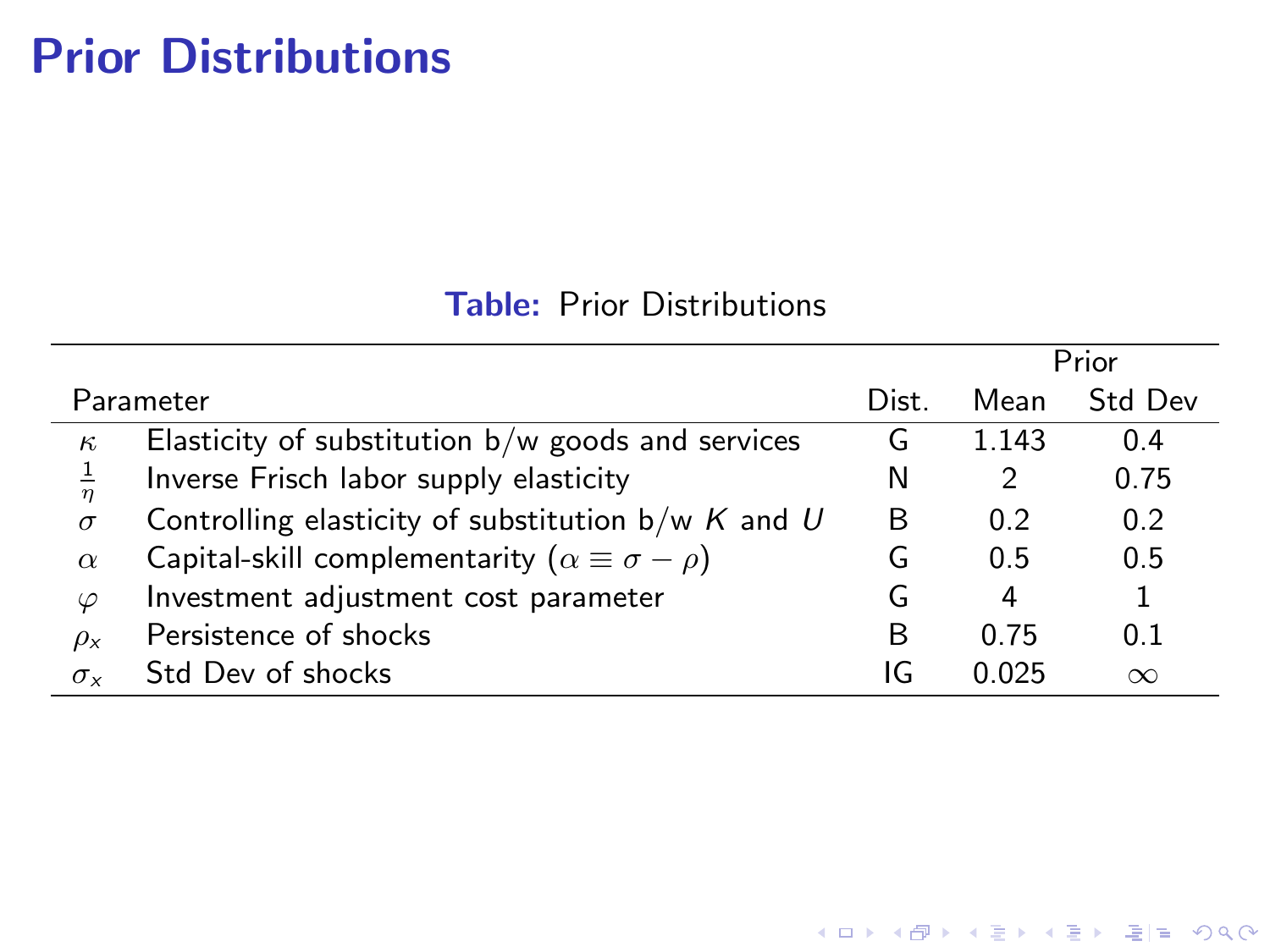## Posterior Distribution

#### Table: Selected Posterior Distributions

|                  |                                                            | Posterior Distribution |        |        |
|------------------|------------------------------------------------------------|------------------------|--------|--------|
| Parameter        | 90% Interval<br>Mean                                       |                        |        |        |
| $\kappa$         | Elasticity of substitution $b/w$ goods and services        | 4.5705                 | 3.7134 | 5.4186 |
| $\frac{1}{\eta}$ | Inverse Frisch labor supply elasticity                     | 1.6710                 | 1.1827 | 2.1474 |
| $\sigma_m$       | Controlling elasticity of substitution b/w $K_m$ and $U_m$ | 0.6254                 | 0.5469 | 0.7011 |
| $\sigma_{n}$     | Controlling elasticity of substitution b/w $K_n$ and $U_n$ | 0.0025                 | 0.0000 | 0.0065 |
| $\alpha_m$       | Capital-skill complementarity in manufacturing             | 4.5644                 | 3.1990 | 5.8114 |
| $\alpha_n$       | Capital-skill complementarity in non-manufacturing         | 0.4034                 | 0.2879 | 0.5127 |
| $\varphi$        | Investment adjustment cost parameter                       | 1.7129                 | 0.7033 | 2.7524 |

Note:  $\alpha_i \equiv \sigma_j - \rho_j$ 

[Other Post Dist](#page-39-0)

**イロトメタトメミトメミト ミ性 の女々**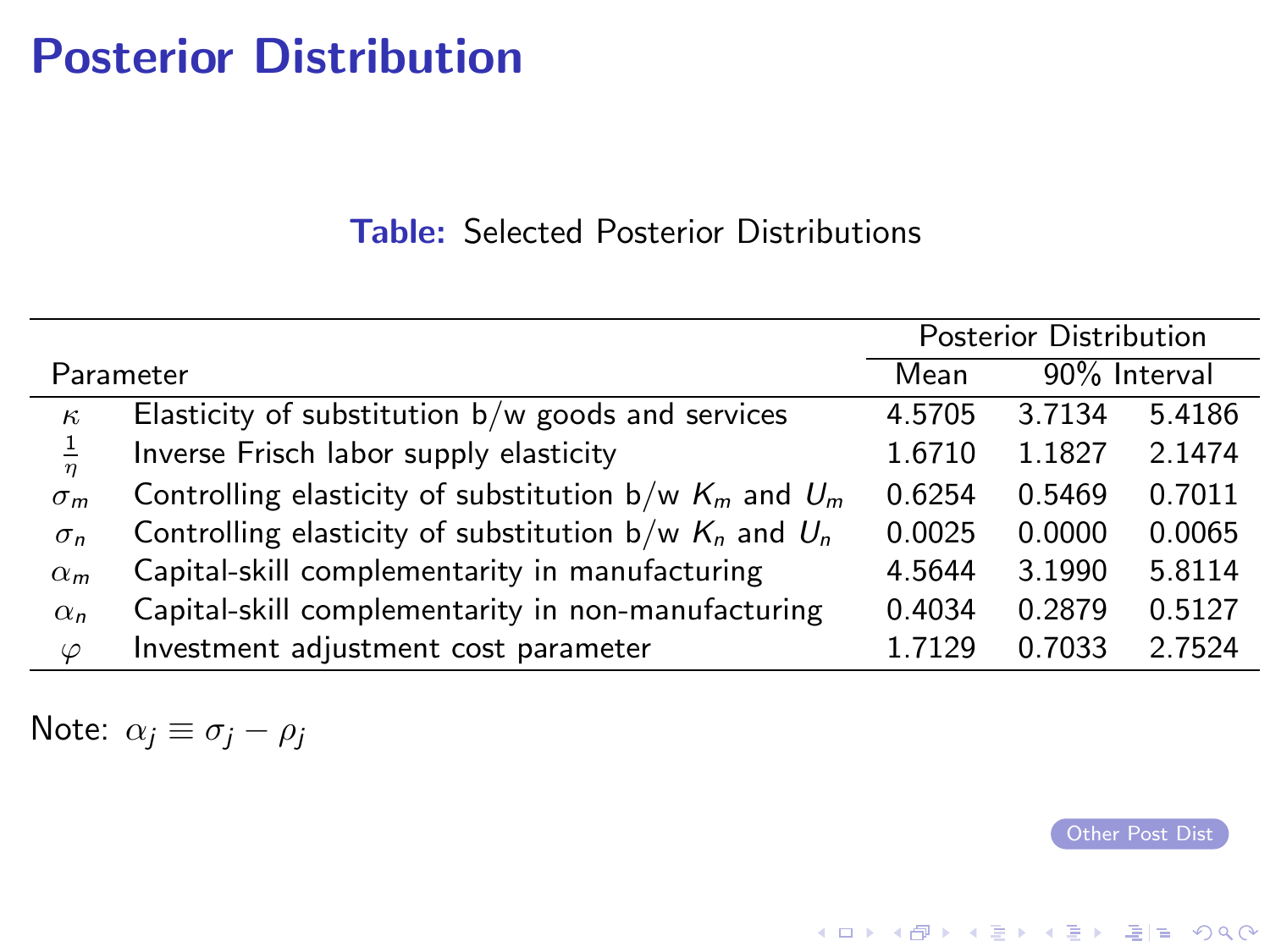## <span id="page-16-0"></span>Some Comments on the Estimated Results

- The elasticities of substitution between  $K$  and  $U$  are quite different across sectors (2.7 vs. 1).
- Capital-skill complementarity differs across sectors.
- The implied elasticities of substitution between  $K$  and  $S$  are different as well (0.2 vs. 0.7).
- The elasticity of substitution between goods and services is greater than unity.
	- This suggests that the data may not support the story of Ngai and Pissarides (2007) for the sectoral reallocation of labor.

K ロ ▶ K @ ▶ K 할 K K 할 K (할)의 할 수 있습니다.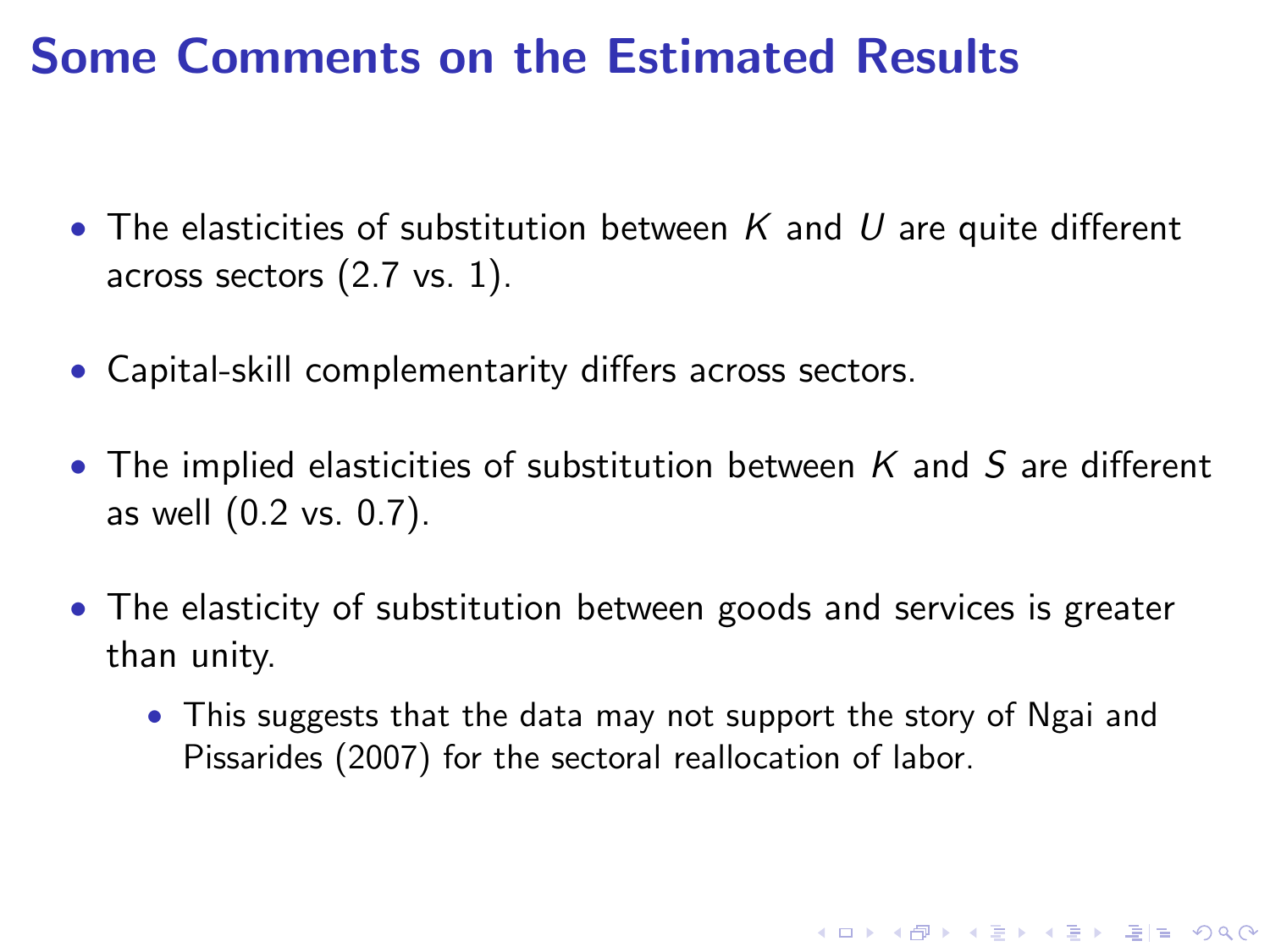## <span id="page-17-0"></span>Comparative Statics Setup

- Given the imposed values of  $\frac{w_s}{w_u}$ ,  $\frac{S_m}{U_m}$  $\frac{S_m}{U_m}$ ,  $\frac{S_n}{U_n}$  $\frac{S_n}{U_n}$ , and  $\frac{S_m}{S_m+S_n}$ , pin down the value of  $\theta$ .
- Given the estimated parameter values, back out  $\mu_m$ ,  $\mu_n$ ,  $\gamma$ , and  $\frac{\psi_u}{\psi_s}$  by using the steady-state relationship.

KO K K (F K E K E K A E K A K K K K K K K K K

• Numerically investigate how different parameter values affect the steady-state skill premium and sectoral wages.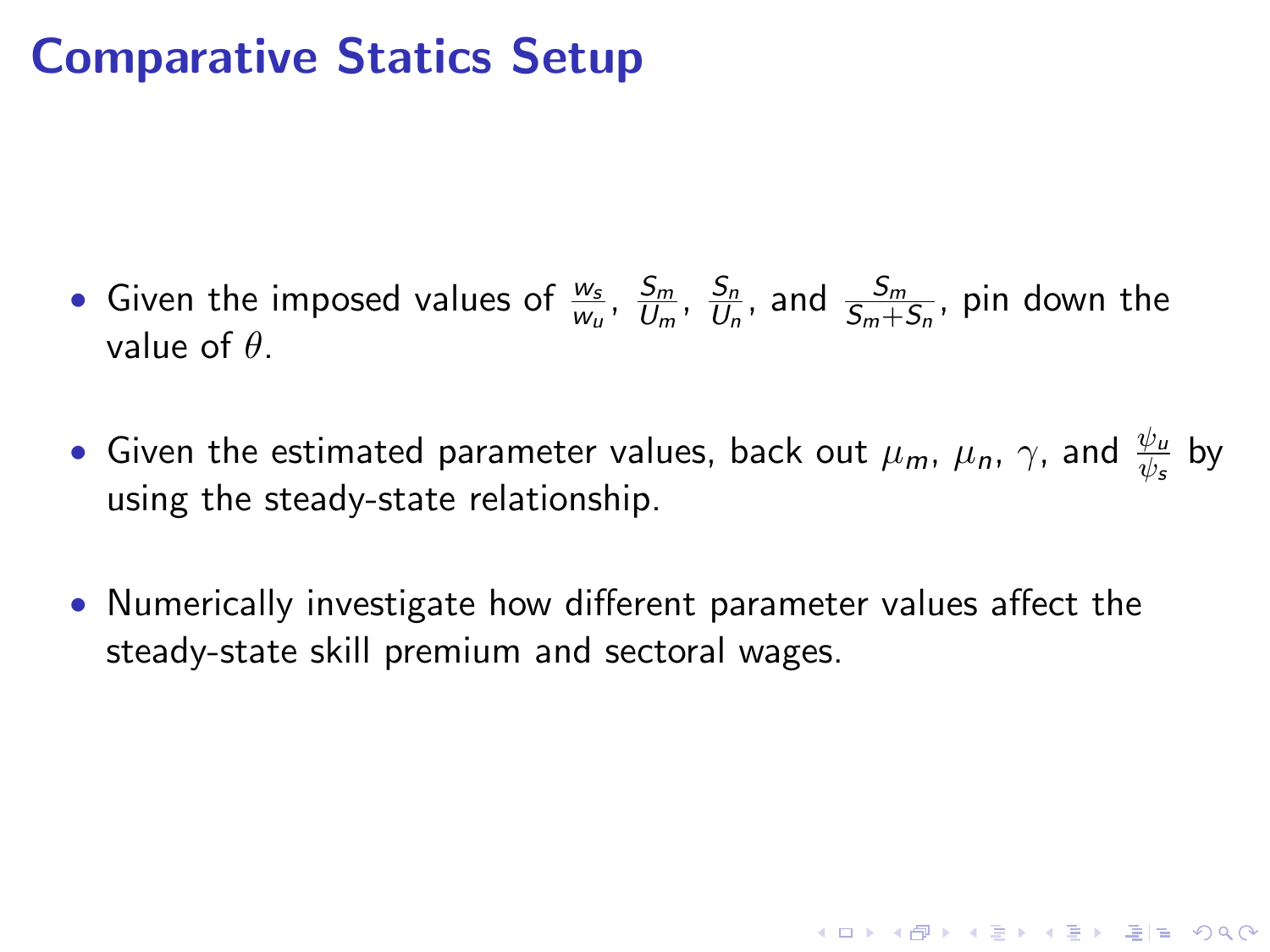## <span id="page-18-0"></span>Changes in the Skill Premium



**Figur[e](#page-32-0):** Changes in Skill Premium (Dashed vertical [line](#page-17-0)[s i](#page-19-0)[n](#page-17-0)[dic](#page-18-0)[at](#page-19-0)e [p](#page-17-0)[o](#page-23-0)[s](#page-24-0)[te](#page-16-0)[r](#page-24-0)[io](#page-23-0)r [m](#page-0-0)e[an](#page-44-0)s.).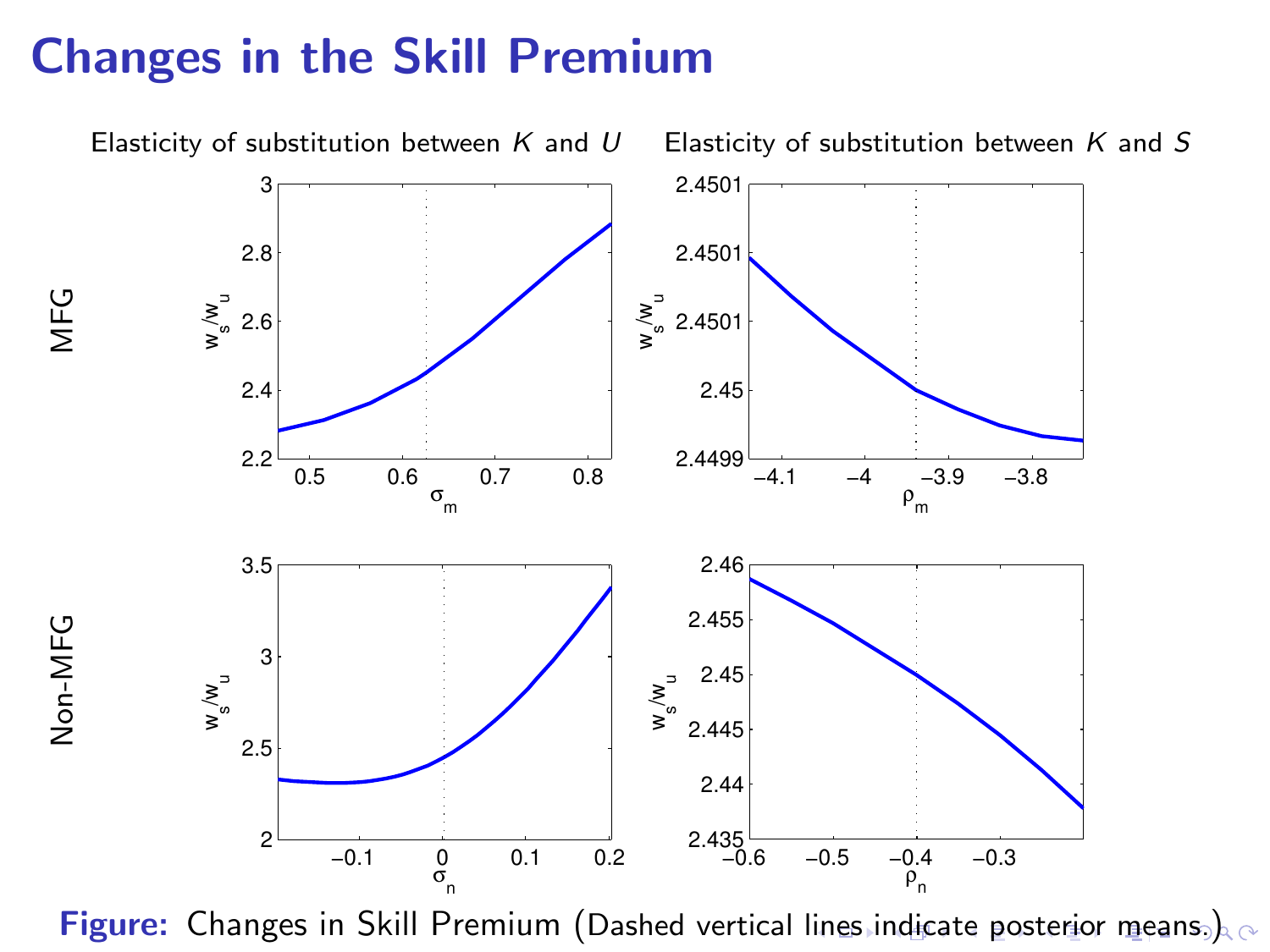## <span id="page-19-0"></span>Changes in Sectoral Wages



**Figur[e](#page-32-0):** Changes in Sectoral Wages (Dashed vertical [lin](#page-18-0)[es](#page-20-0) [in](#page-18-0)[di](#page-19-0)[ca](#page-20-0)[te](#page-16-0) [p](#page-23-0)[o](#page-24-0)[st](#page-16-0)e[ri](#page-23-0)[or](#page-24-0)[m](#page-31-0)e[an](#page-44-0)s.)<br>All the sector of the sector of the sector of the sector of the sector of the sector of the sector of the sector of the sector of the se 不信 一 一 三 4日) ∢母  $\,$  $\mathbf{p}$ 

Non-MFG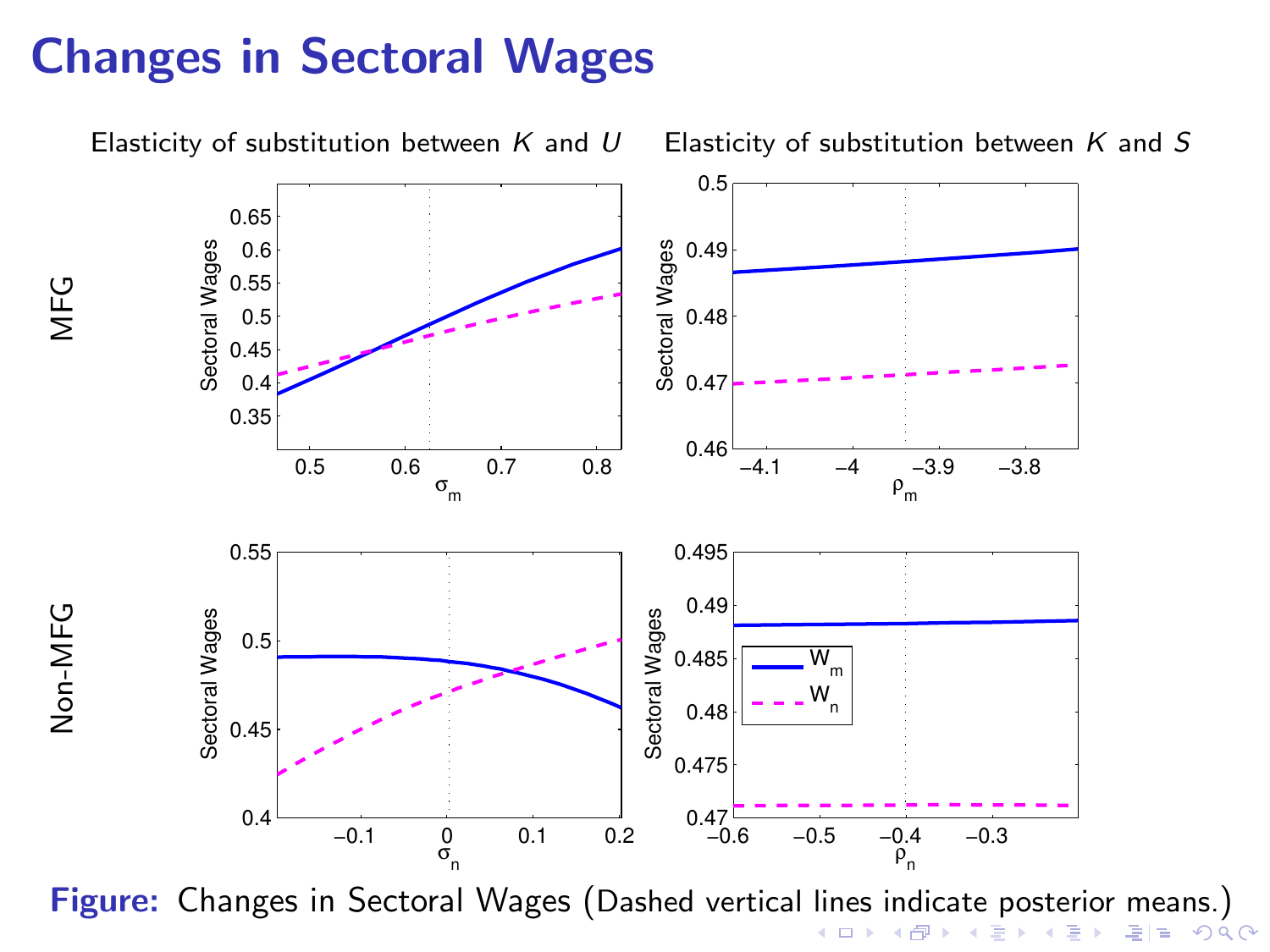## <span id="page-20-0"></span>Changes in Unskilled Shares



Figure: Changes in Unskilled Shares (Dashed vertical lines indicate posterior means.)4 ロ ▶ 4 伊 - K 블 K K 틀 K - 틀[팔] ⊙ Q ⊙  $\,$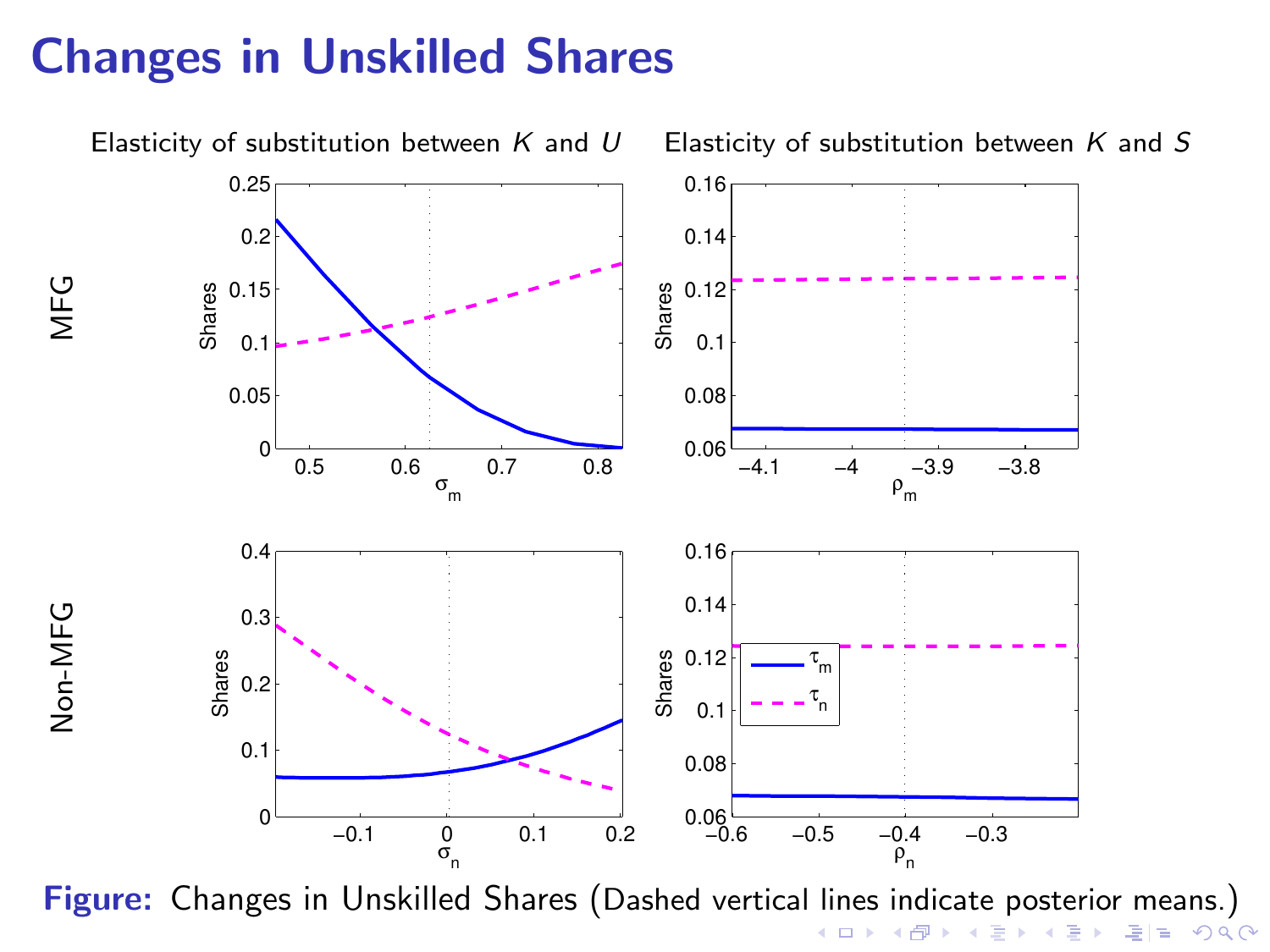## More Productive Unskilled Labor?



Figure: Changes in b (Dashed vertical lines indicate the baseline case.)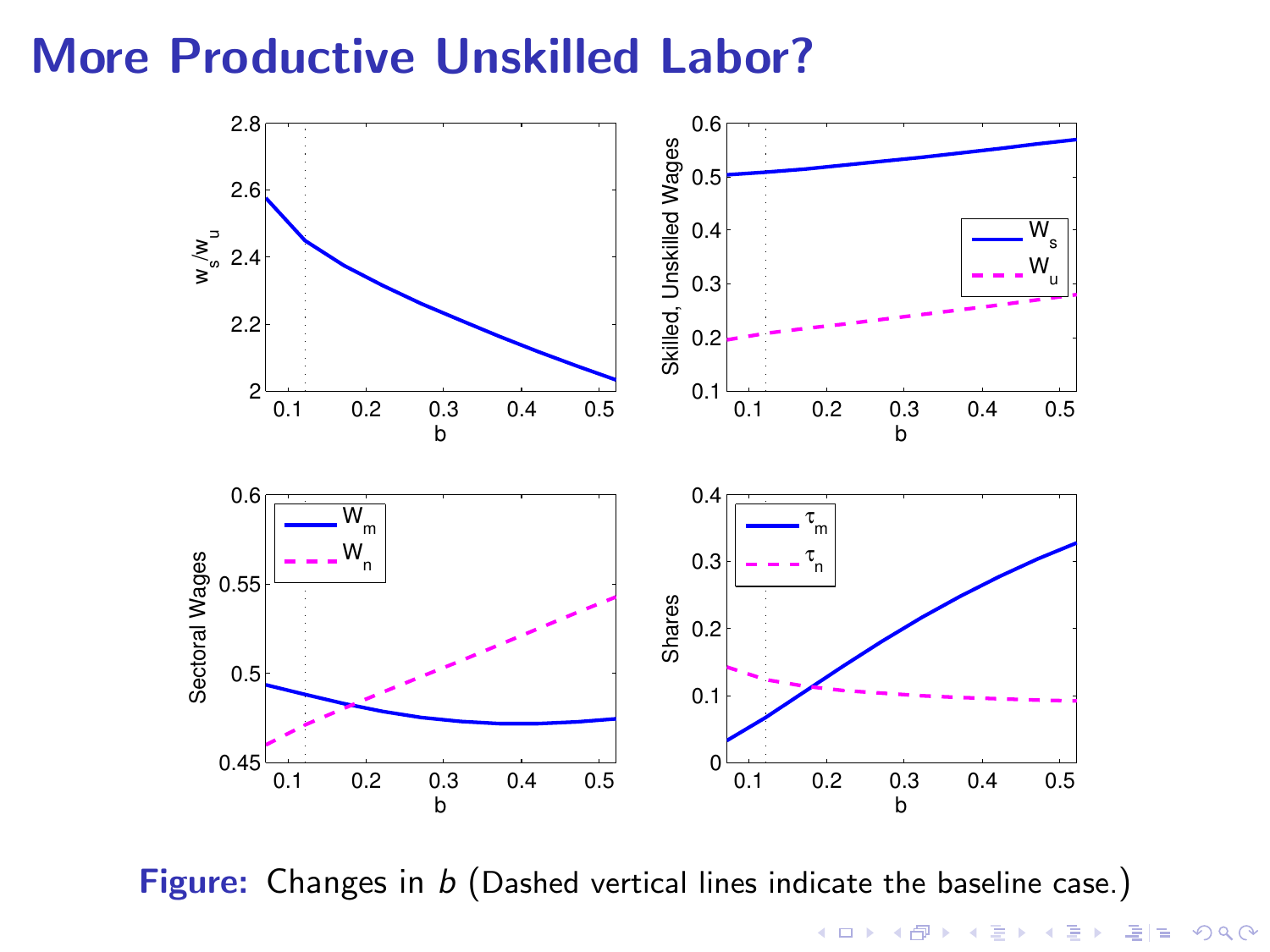## Summary of Comparative Statics

- Lower capital-skill complementarity can explain the declining skill premium.
- $\downarrow$  in  $\sigma_n$  mainly accounts for the three observations:
	- (i) Lower skill premium
	- (ii) Wider sectoral wage gap between manufacturing and non-manufacturing
	- (iii) Higher unskilled share in non-manufacturing
- Varying other parameter values do not replicate changes in sectoral Wages.
- When we let  $\sigma_n = -0.087$ , we have

$$
\frac{w_s}{w_u} = 2.3 \quad \text{and} \quad \frac{w_m}{w_n} = 1.0847
$$

KO K K (F K E K E K A E K A K K K K K K K K K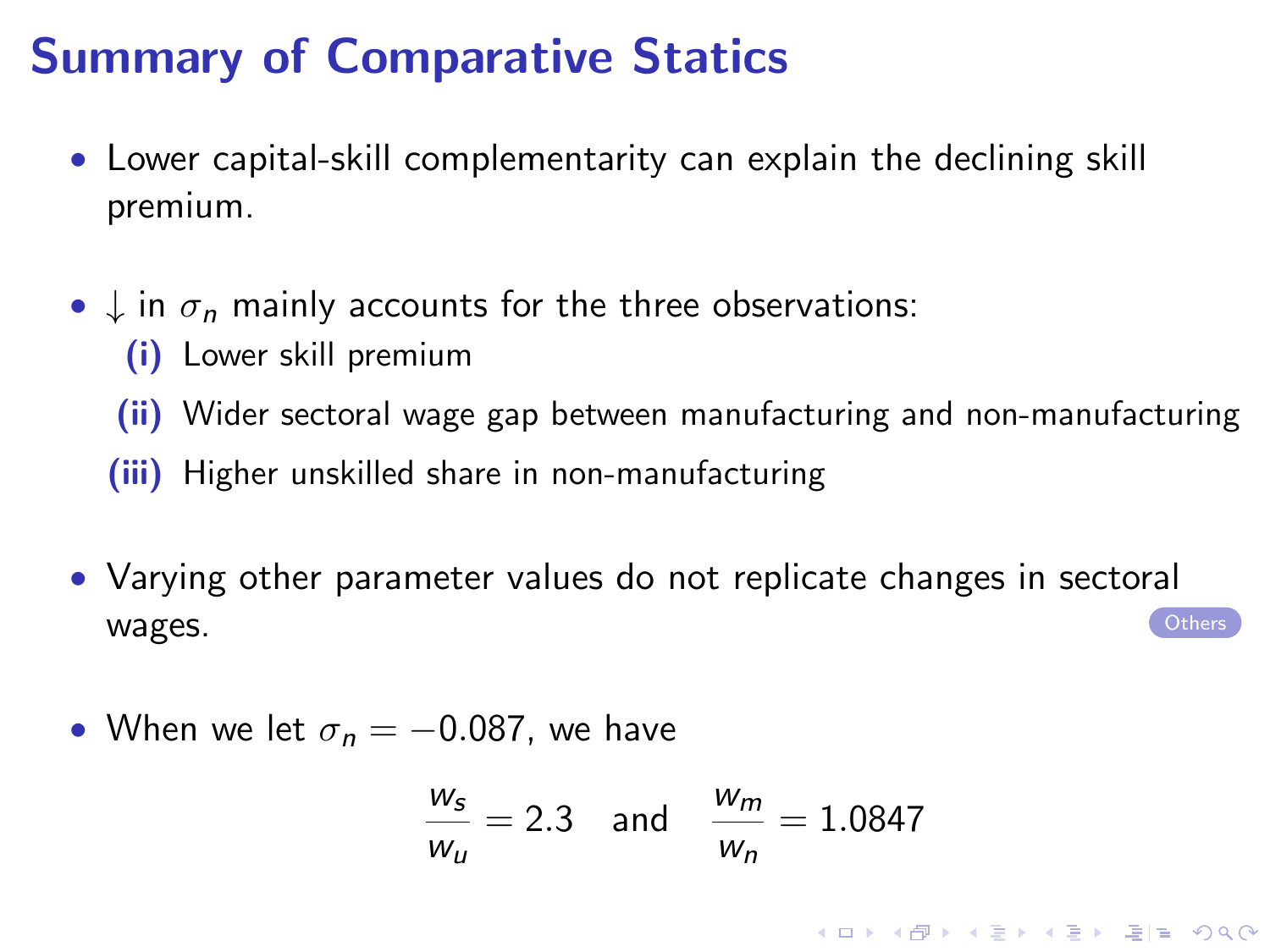## <span id="page-23-0"></span>Our Interpretation

- What does the lower  $\sigma_n$  really mean?
- We interpret this as some evidence for sectoral shifts within non-manufacturing.
- Shifts from sectors with high substitutability between unskilled and capital to those with less substitutability.

KOD KARD KED KED EN MAG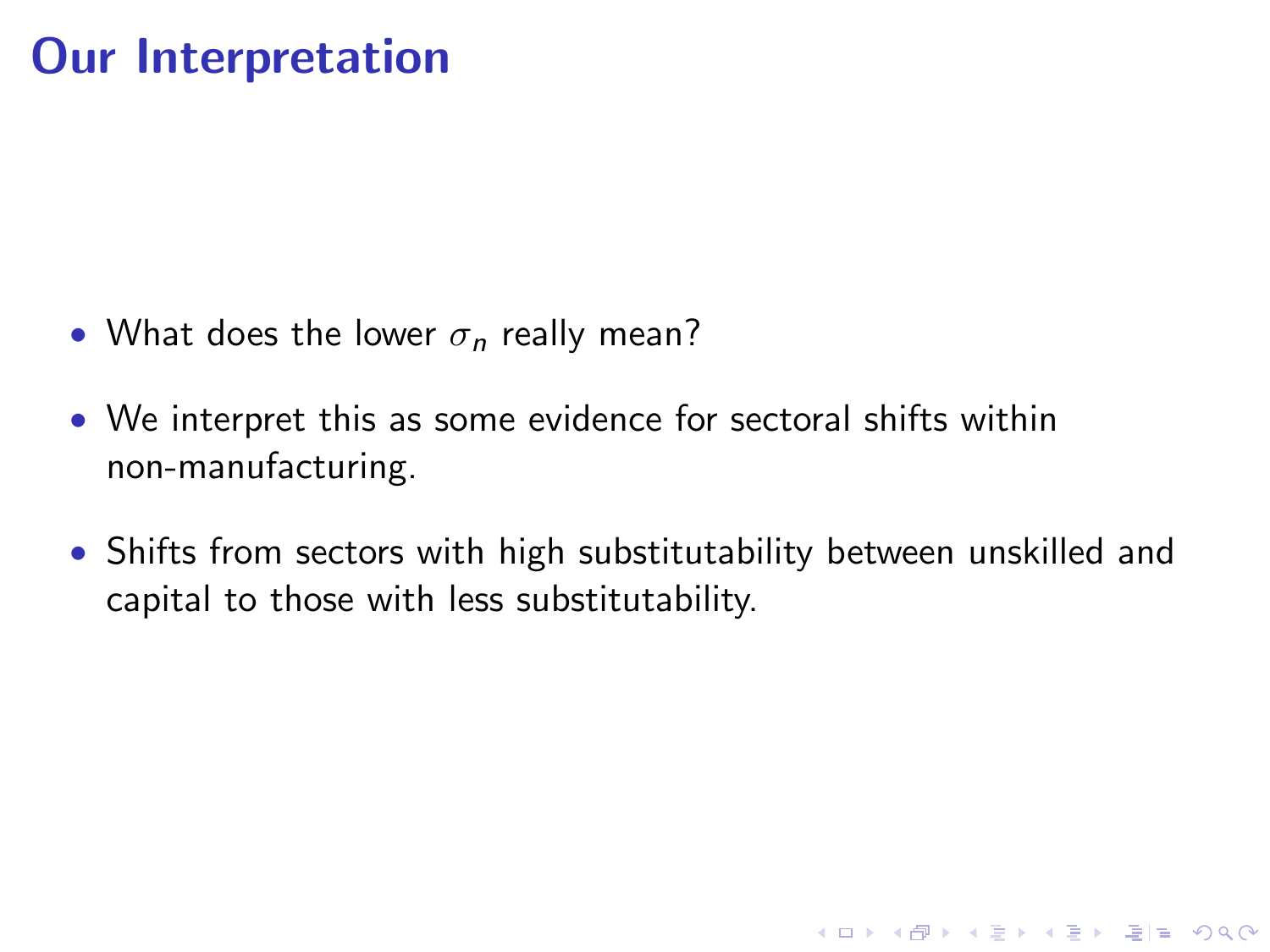#### <span id="page-24-0"></span>Estimating Relative Demand for Skilled

• From the FOCs, the demand for skilled relative to unskilled is given by

$$
\frac{S_{i,t}}{U_{i,t}} = \left(\frac{\mu_i}{(1-\mu_i)(1-\lambda_i)}\right)^{\frac{1}{\sigma_i-1}} \left(\frac{w_{s,t}}{w_{u,t}}\right)^{\frac{1}{\sigma_i-1}} \left(\frac{\psi_{s,t}}{\psi_{u,t}}\right)^{\frac{-\sigma_i}{\sigma_i-1}} \times \left[\lambda_i \left(\frac{K_{i,t}}{\psi_{i,t} S_{i,t}}\right)^{\rho_i} + (1-\lambda_i)\right]^{\frac{\rho_i-\sigma_i}{\rho_i(\sigma_i-1)}} \quad (8)
$$

• Suggesting the following estimation equation

$$
\log\left(\frac{S_{i,t}}{U_{i,t}}\right) + \log\left(\frac{\psi_{s,t}}{\psi_{u,t}}\right) =
$$
\n
$$
a_i + b_i \left\{ \log\left(\frac{w_{s,t}}{w_{u,t}}\right) - \log\left(\frac{\psi_{s,t}}{\psi_{u,t}}\right) \right\}
$$
\n
$$
+ c_i \log\left(\frac{K_{i,t}}{\psi_{s,t} S_{i,t}}\right) + \epsilon_{i,t} \quad (9)
$$

where

$$
b_i = \frac{1}{\sigma_i - 1}
$$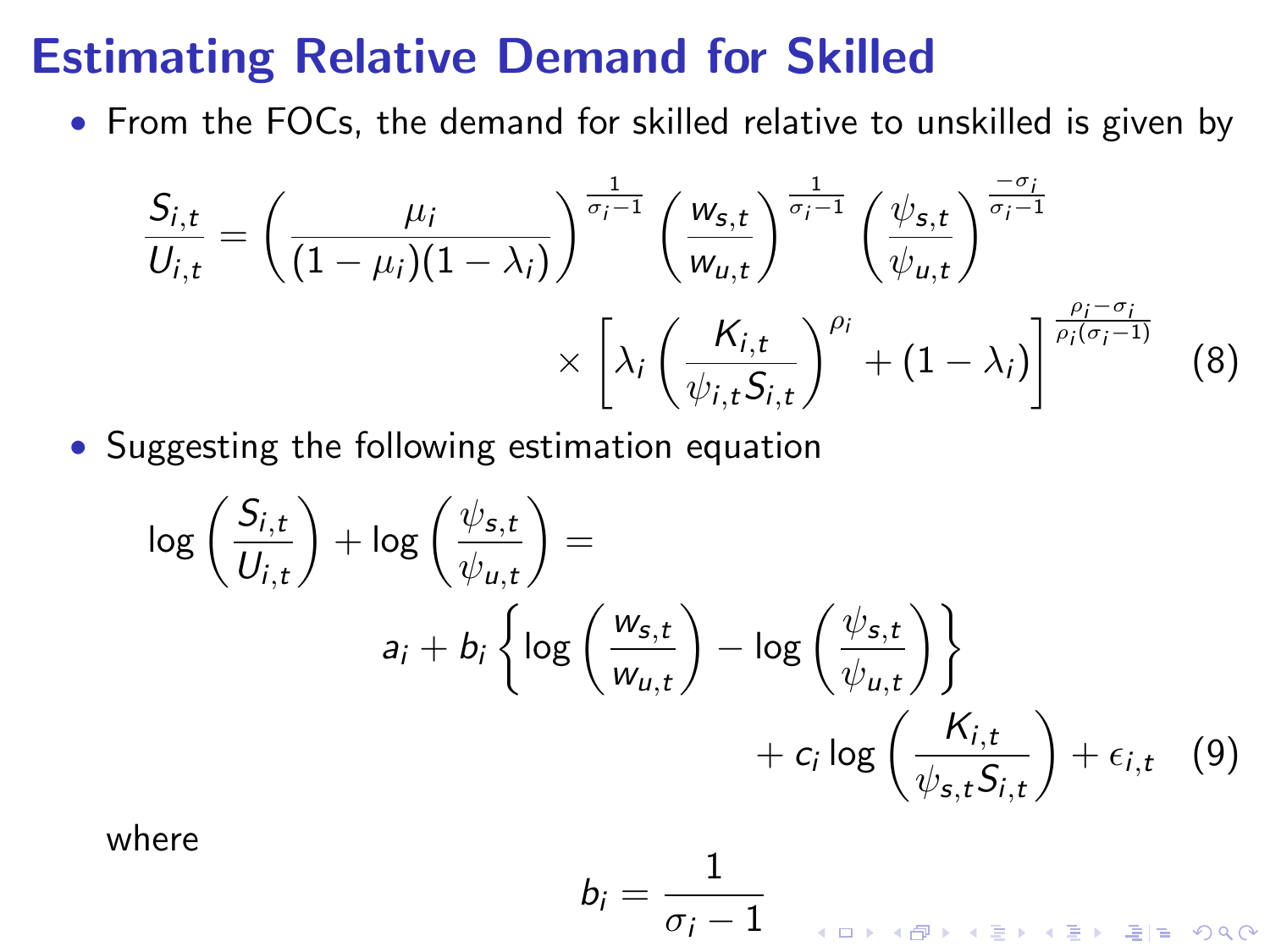### Data

- We estimate Eq. [\(9\)](#page-0-1) by pooling non-manufacturing data from the JIP database.
- Use  $\{\hat \psi_{\mathsf{s},t}, \hat \psi_{u,t}\}$  from the structural estimation.
- Sample:
	- $t = 1975, 1980, 1985, 1990, 1995$
	- Due to availability of  $S_{i,t}/U_{i,t}$  and  $\{\hat \psi_{s,t}, \hat \psi_{u,t}\}$
	- 40 non-manufacturing industries (10 groups)
- Impose restrictions that coefficients are the same within each industry group.

**KOD KAD KED KED EE VAN** 

• Use capital-labor ratios in the previous year as instruments.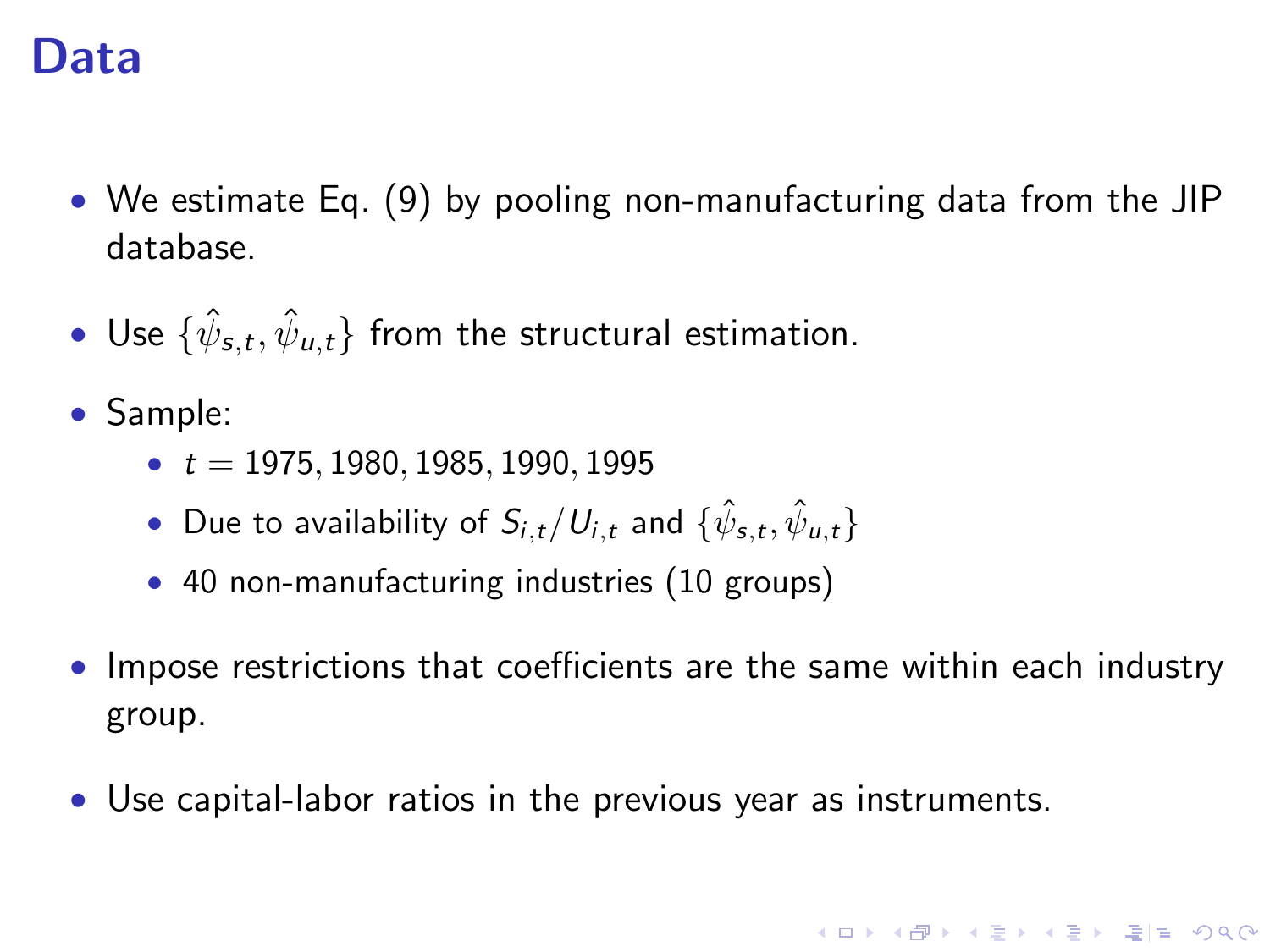## Estimation Results

Table: Estimated Elasticities of Substitution between Capital and Unskilled

|                                            | $1-\sigma_i$ | Std. Err. |
|--------------------------------------------|--------------|-----------|
| Utility                                    | 1.3644*      | (0.1937)  |
| Information Technology                     | $1.3841**$   | (0.0558)  |
| Transportation                             | 1.0440       | (0.0580)  |
| Retail and Wholesale                       | 1.0482       | (0.4904)  |
| Finance, Insurance, and Real Estate        | 0.9605       | (0.0441)  |
| <b>Education and Professional Services</b> | 0.9973       | (0.0935)  |
| Accommodations and Food                    | 1.1615       | (0.2115)  |
| <b>Personal and Amusement Services</b>     | 0.8681       | (0.0861)  |
| Medical and Health Care                    | $0.7288**$   | (0.0444)  |
| <b>Other Services</b>                      | 1.0507       | (0.0526)  |

Note: Heteroskedasticity-robust standard errors are reported in parentheses. \*\*\*, \*\*, and \* indicate that the corresponding coefficient is significant at 1%, 5%, and 10% level, respectively. The null hypothesis is  $\frac{1}{1-\sigma_i}=1$ .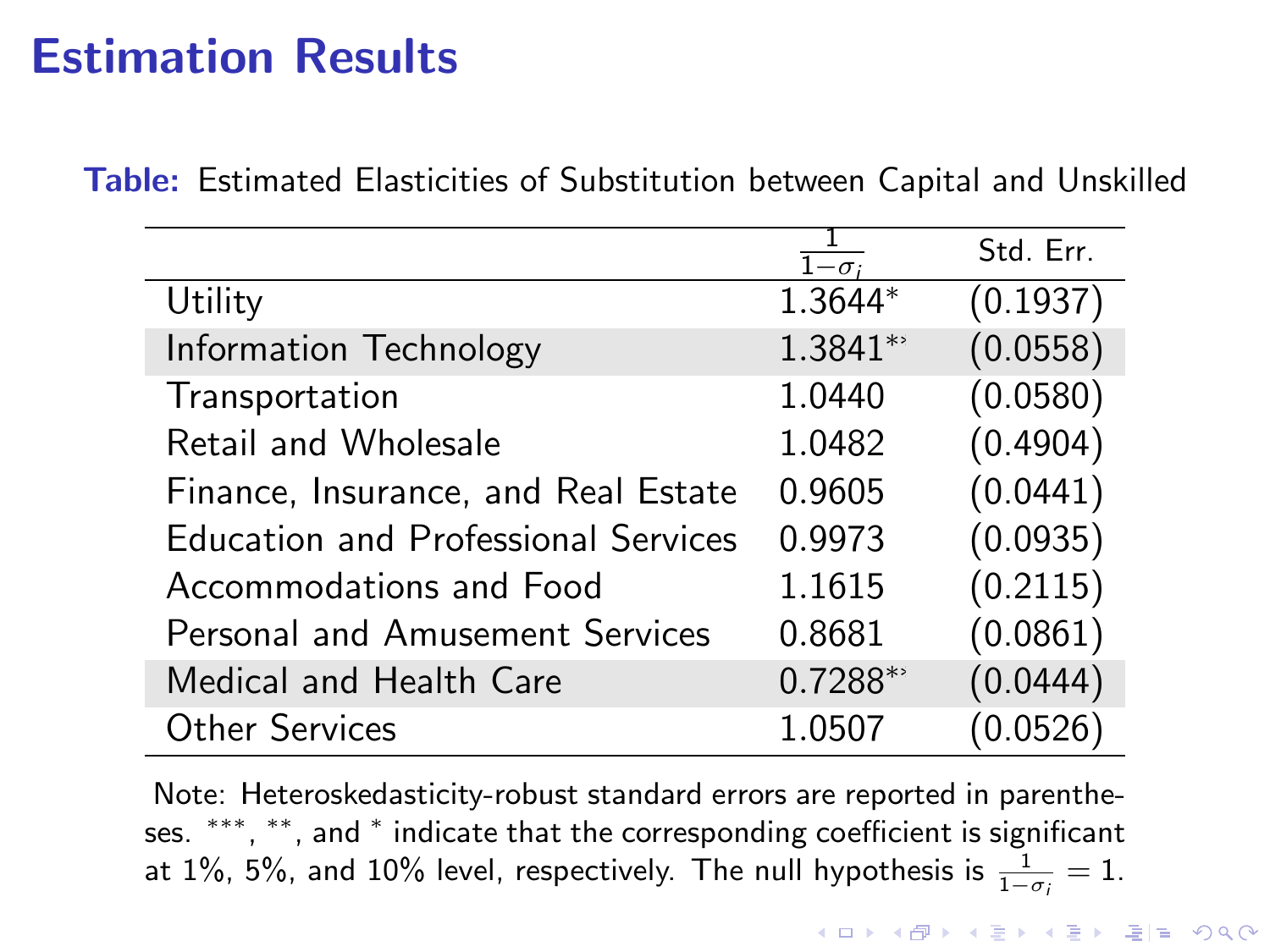# Changes in Relative Shares

#### Elasticity of Substitution



Figure: Estimated Elasticities of Substitution and Changes in Shares

Note: Dots correspond to point estimates. Horizontal lines indicate two-standarderror intervals. Vertical axis measures changes in the relative shares within nonmanufacturing.K ロ ▶ K 何 ▶ K 로 ▶ K 로 ▶ 그리도 19 Q @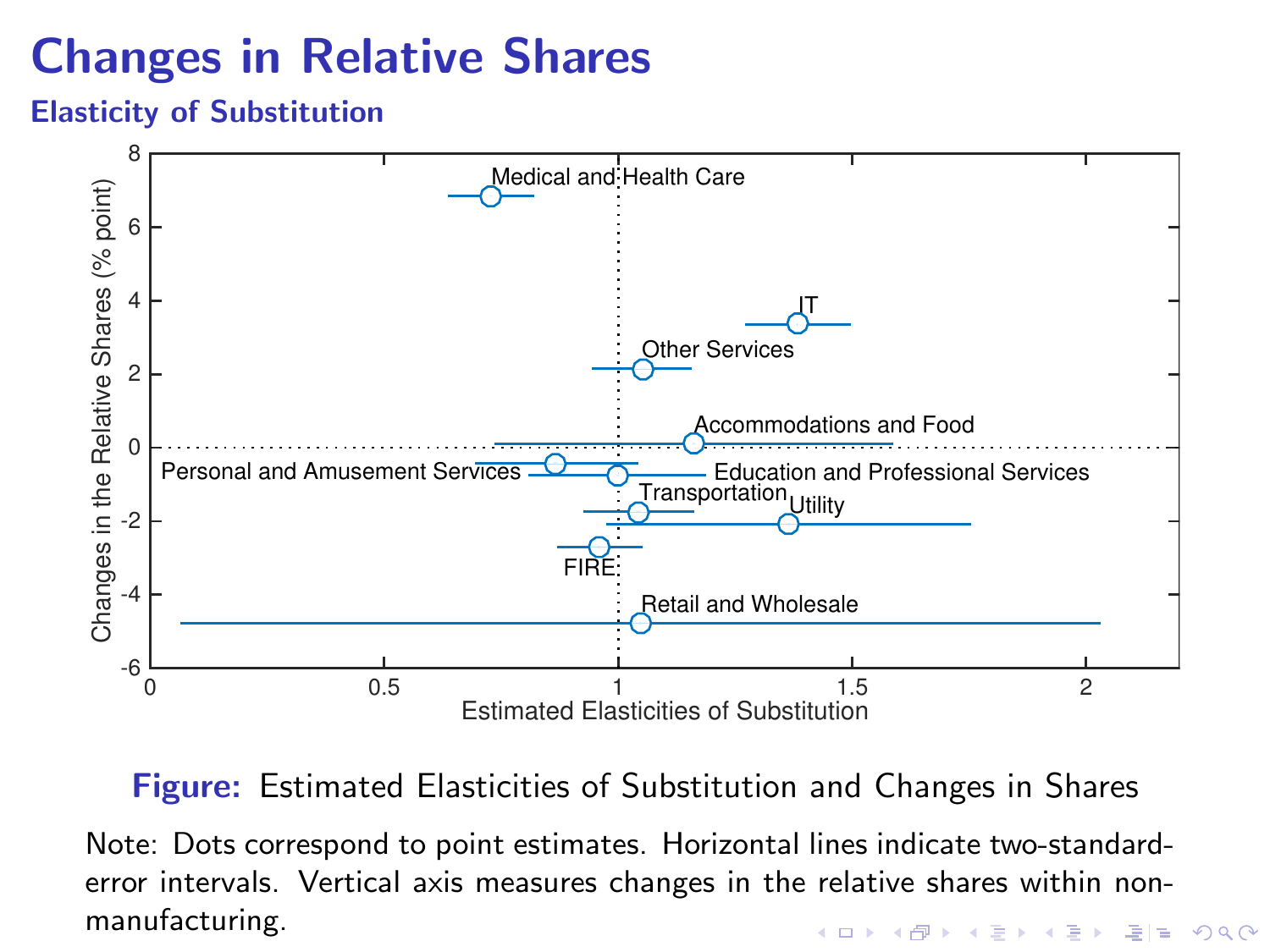### Remarks

- Disaggregated analysis suggest that rapid growth of medical and health care can account for the reduction in  $\sigma_n$ .
- Generated regressor problem must be addressed.
	- Standard errors ignore uncertainty related to the generated regressor.
- A fix (to be implemented):
	- We have  $\{\hat\psi^{(k)}_{s,t}, \hat\psi^{(k)}_{u,t}\}$  for  $k=1,\cdots,K$  from MH draws.
	- $\bullet\,$  Use these to correctly account for distributions of  $\hat\psi_{\mathbf{s},t}$  and  $\hat\psi_{u,t}.$

**KOD KAD KED KED EE VAN**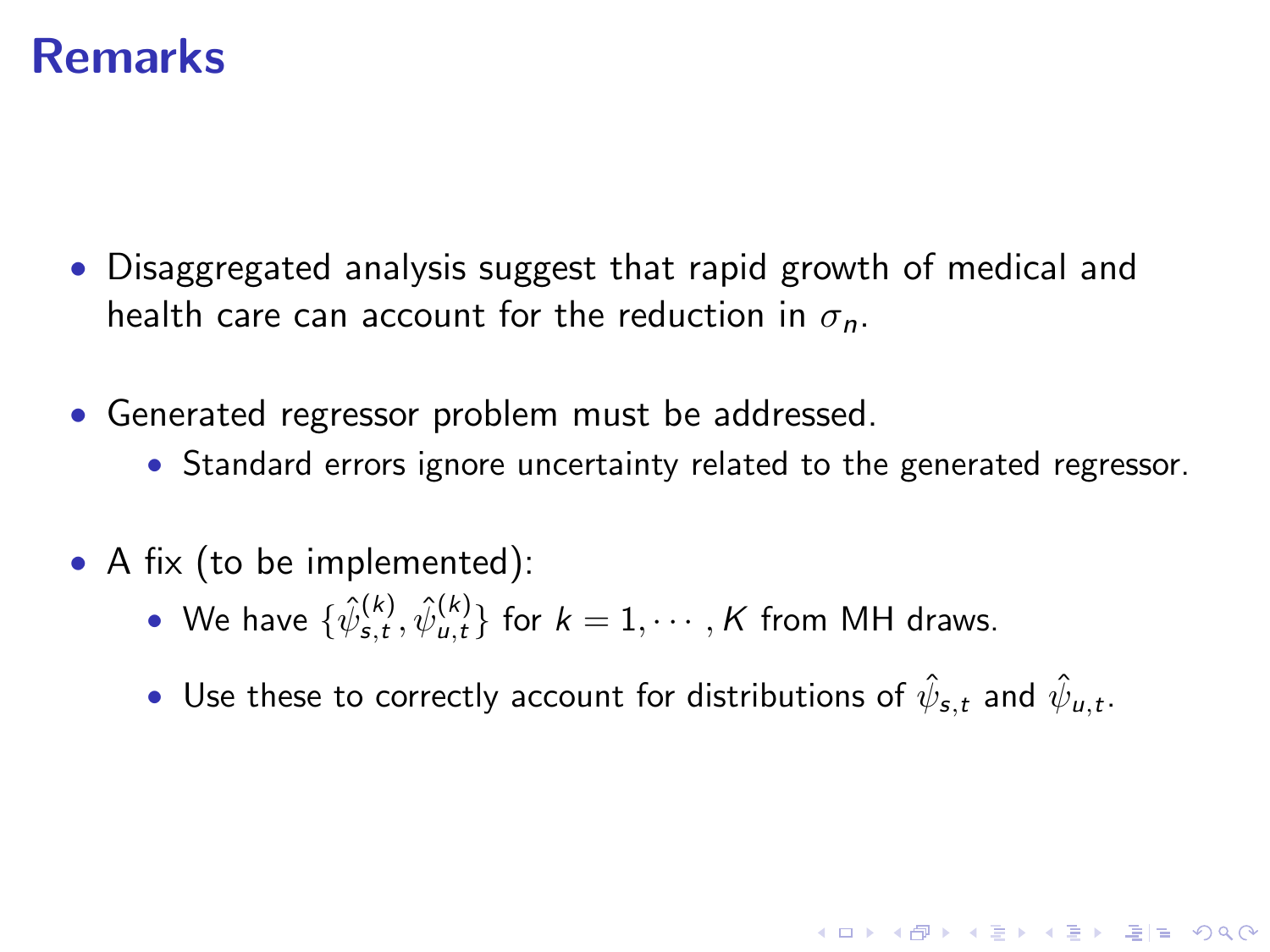# Capital-Skill Complementarity in Non-Manufacturing

|                                            | $C_i$        | Std. Err. |
|--------------------------------------------|--------------|-----------|
| Utility                                    | $0.2512***$  | (0.0876)  |
| Information Technology                     | $0.2702***$  | (0.1164)  |
| Transportation                             | $-0.0924***$ | (0.0260)  |
| Retail and Wholesale                       | $-0.1016$    | (0.3728)  |
| Finance, Insurance, and Real Estate        | $-0.1230***$ | (0.0168)  |
| <b>Education and Professional Services</b> | $-0.0863$    | (0.0703)  |
| Accommodations and Food                    | 0.0213       | (0.0927)  |
| <b>Personal and Amusement Services</b>     | $-0.2532***$ | (0.0443)  |
| Medical and Health Care                    | $-0.3595***$ | (0.0363)  |
| <b>Other Services</b>                      | $-0.0660*$   | (0.0396)  |

Table: Estimated Degree of Capital-Skill Complementarity

Note: Heteroskedasticity-robust standard errors are reported in parentheses. \*\*\*, \*\*, and \* indicate that the corresponding coefficient is significant at 1%, 5%, and 10% level, respectively.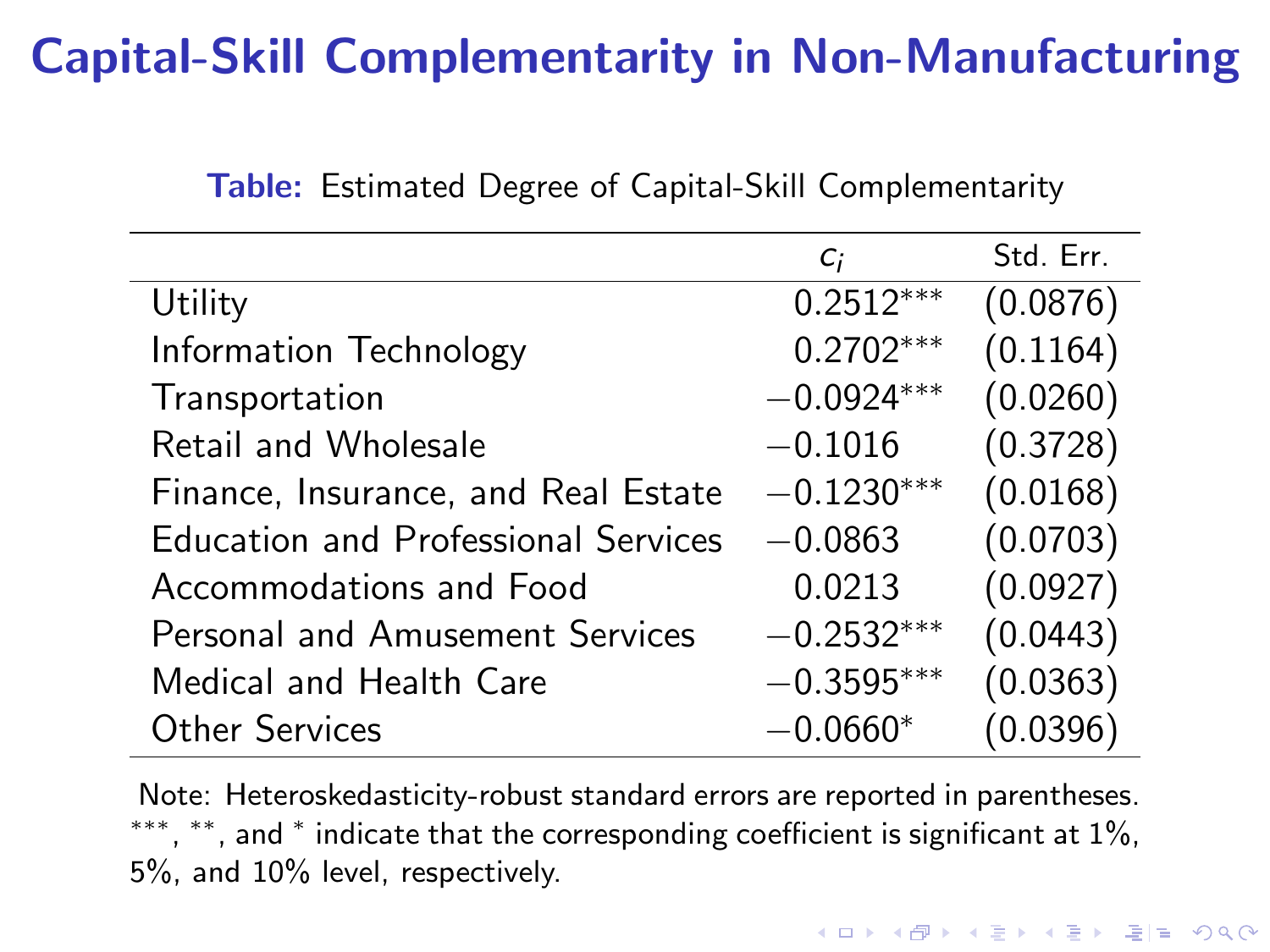# Changes in Relative Shares

Capital-Skill Complementarity



Figure: Estimated Degree of Capital-Skill Complementarity and Changes in Shares

Note: Dots correspond to point estimates. Horizontal lines indicate two-standarderror intervals. Vertical axis measures changes in the relative shares within nonmanufacturing.K ロ ▶ K 何 ▶ K 로 ▶ K 로 ▶ 그리도 19 Q @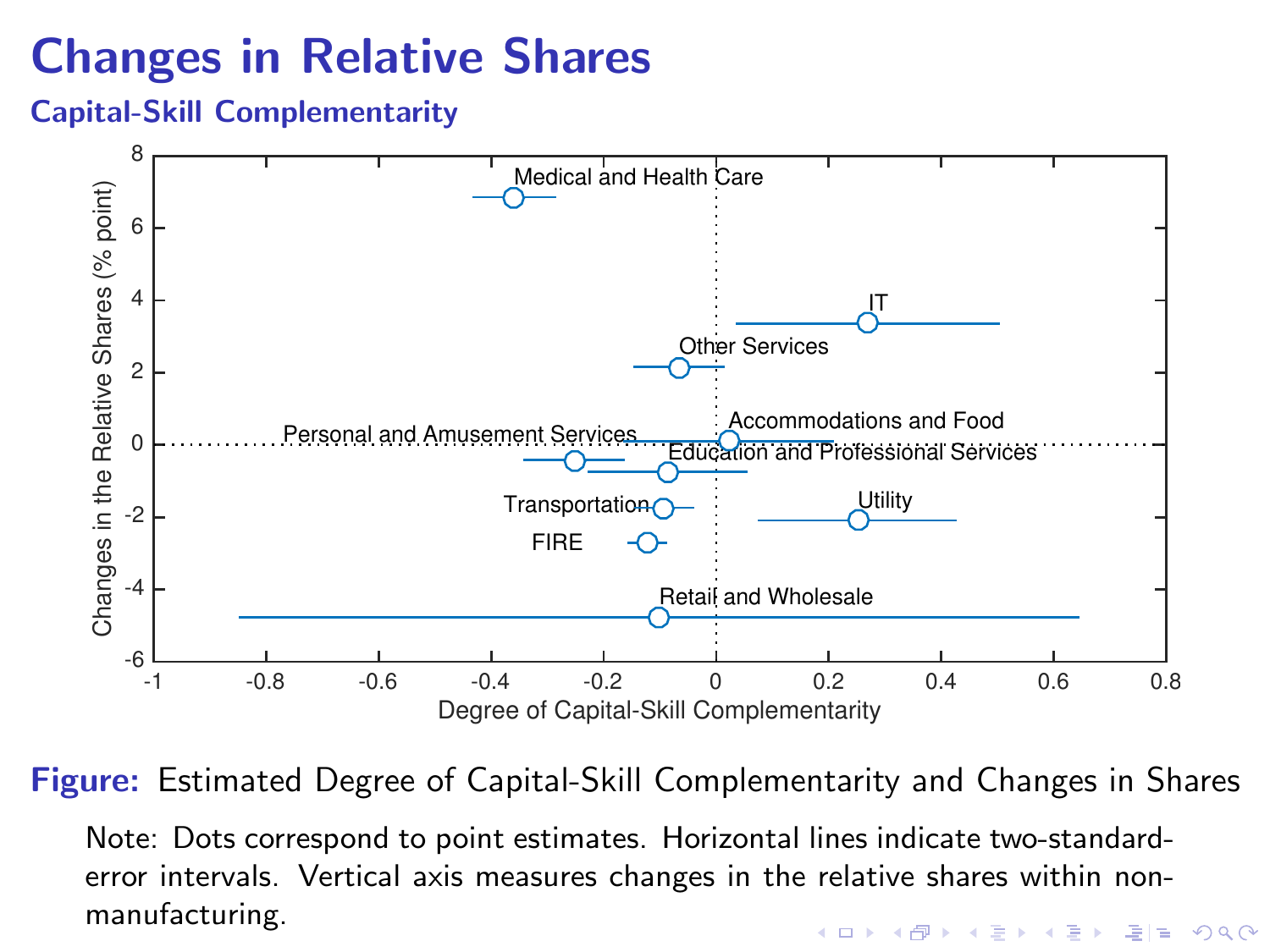## <span id="page-31-0"></span>Conclusion

- Document (i) the declining skill premium, (ii) wider sectoral wage gap, and (iii) increasing unskilled share in non-manufacturing.
- The estimated parameter values suggest that there is significant difference in sectoral characteristics with respect to capital-skill complementarity.
- The lower elasticity of substitution between unskilled and capital in non-manufacturing accounts for the observed changes in the labor market in Japan.
- From the industry-level analysis, this can be attributed to the rapidly growing medical and health care industry, which is estimated to have low elasticity of substitution between capital and unskilled.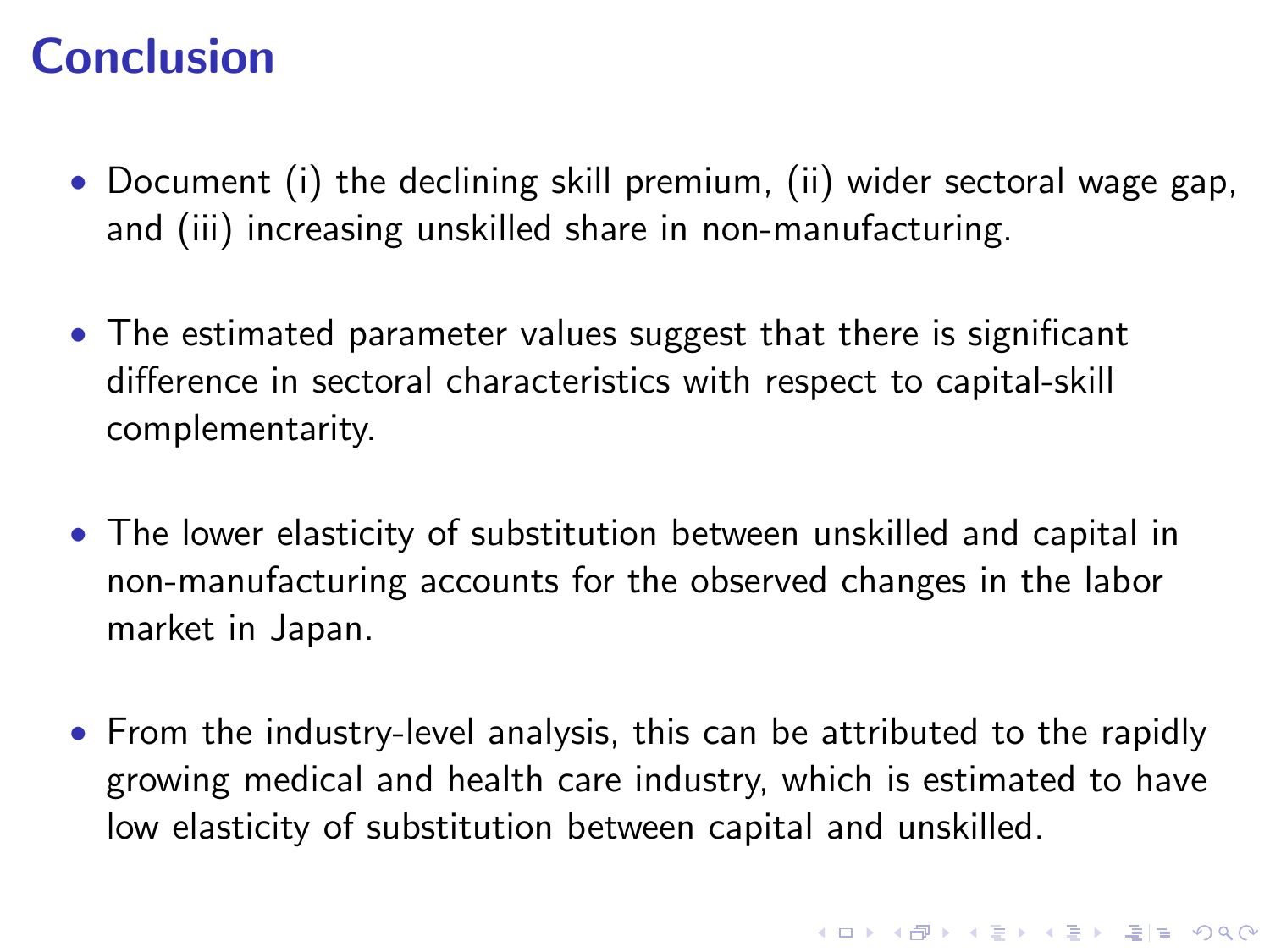K ロ K K @ K K 통 K K 통 X 통 및 B Y 9 Q @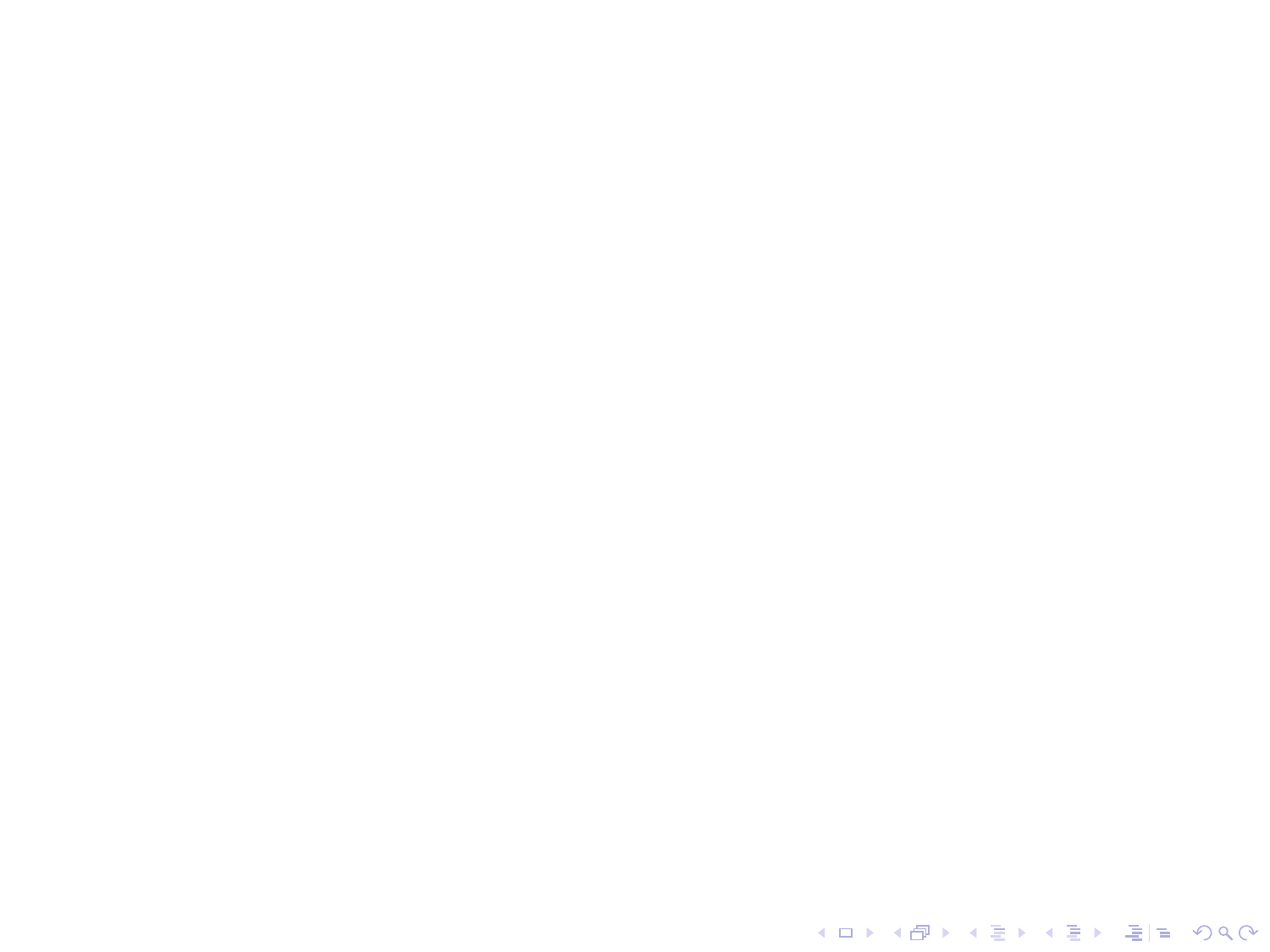## Definition of Regular Workers

<span id="page-33-0"></span>Regular workers Those who satisfy one of the following conditions:

- (1) Persons hired for an indefinite period or for longer than one month
- (2) Persons hired by the day or for less than one month and who were hired for 18 days or more in each month of the two preceding months

KO K K (F K E K E K A E K A K K K K K K K K K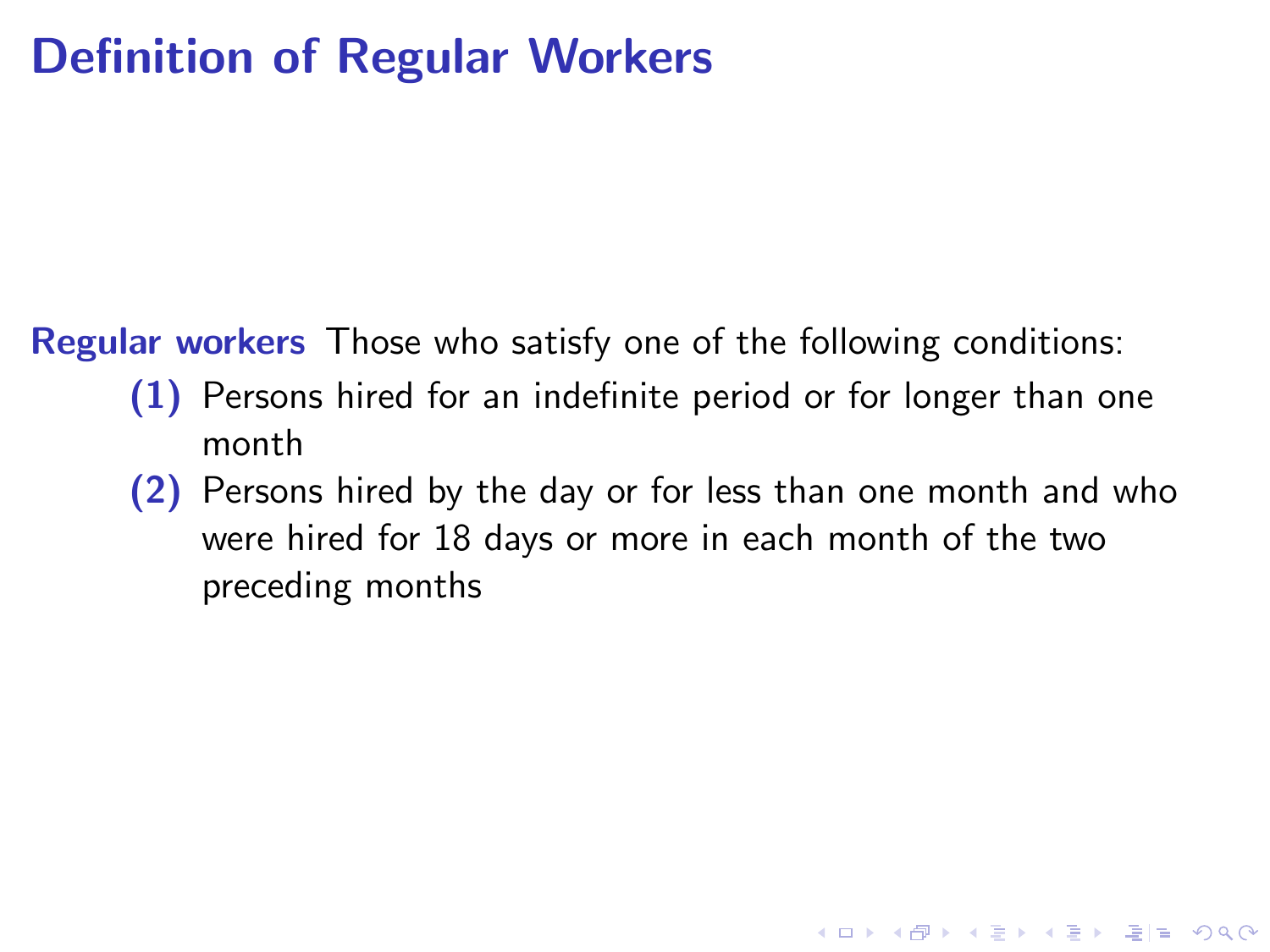## <span id="page-34-0"></span>Skill Premiums in Other Countries

- Typically, skill premiums have been increasing over time.
- Parro (2013) looks at 26 countries.
	- Average skill premium growth rates  $= 7.25\%$ (e.g., Germany: 14% 1990-2005, US: 3% 1990-2007)

KO K K (F K E K E K A E K A K K K K K K K K K

• However, there are countries experiencing declining skill premiums, such as Austria, Canada, Chile, Denmark, France, Greece, Japan, and Korea.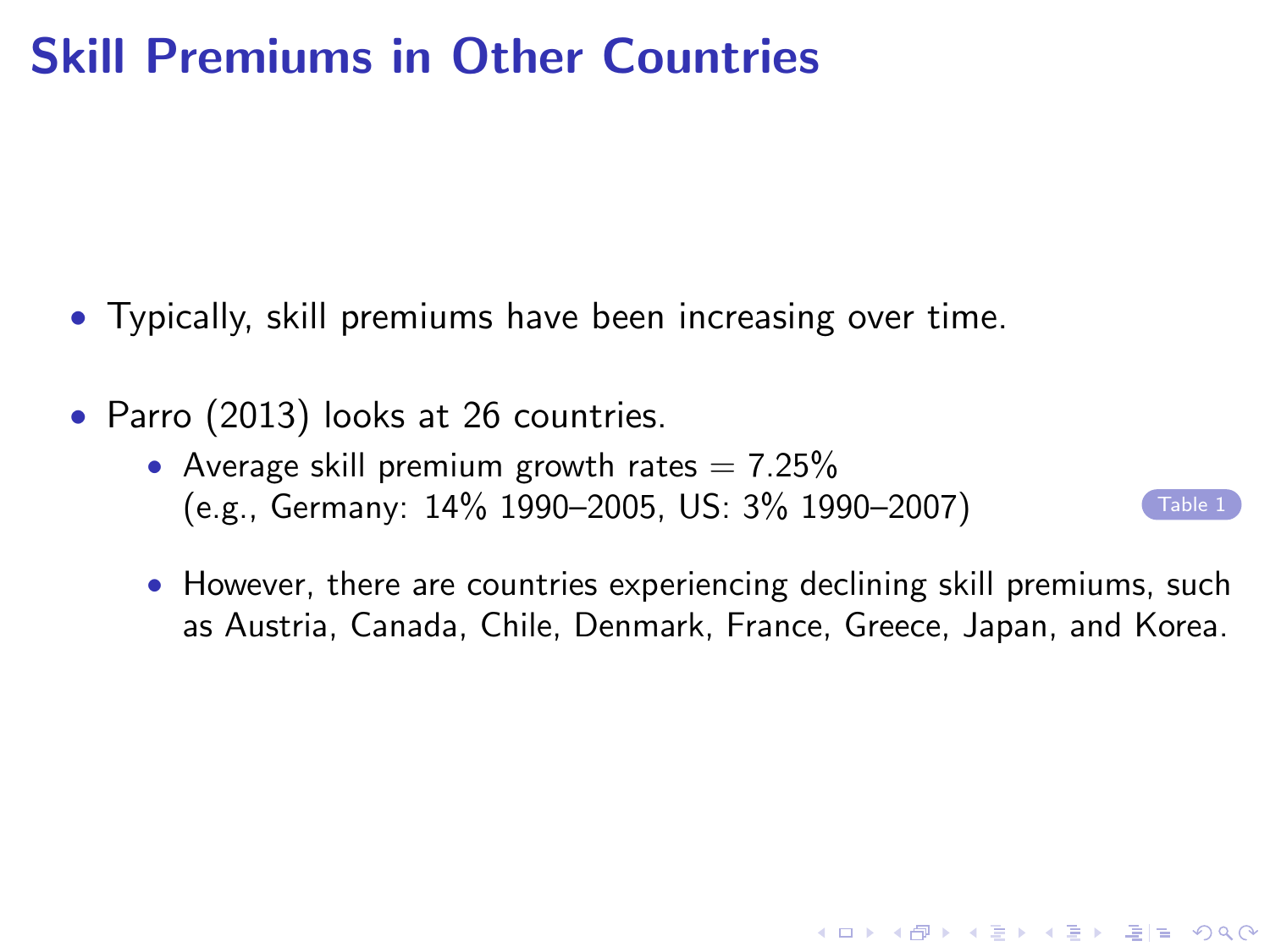# <span id="page-35-1"></span><span id="page-35-0"></span>*744 Changes in the Skill Premium*

|                      | Observed change             |           |                                             |
|----------------------|-----------------------------|-----------|---------------------------------------------|
|                      | in the skill premium $(\%)$ | Period    | Definition of skill premium                 |
| Argentina            | 2.1                         | 1990-1999 | college/high school wage ratio              |
| Austria              | $-9.9$                      | 1990-2005 | college/high school wage ratio              |
| <b>Brazil</b>        | 5.6                         | 1996-2007 | nonproduction/production workers wage ratio |
| Canada               | $-1.2$                      | 1990-2004 | college/high school wage ratio              |
| Chile                | $-5.0$                      | 1990-2000 | college/high school wage ratio              |
| China                | 40.2                        | 1992-2006 | college/high school wage ratio              |
| Colombia             | 26.4                        | 1990-2000 | nonproduction/production workers wage ratio |
| Denmark              | $-2.3$                      | 1990-2005 | college/high school wage ratio              |
| Finland              | 1.4                         | 1990-2005 | college/high school wage ratio              |
| France               | $-16.8$                     | 1990-2005 | college/high school wage ratio              |
| Germany              | 14.4                        | 1990-2005 | college/high school wage ratio              |
| Greece               | $-2.4$                      | 1990-2005 | college/high school wage ratio              |
| India                | 11.9                        | 1987-2004 | college/high school wage ratio              |
| Italy                | 29.8                        | 1990-2005 | college/high school wage ratio              |
| Japan                | $-3.4$                      | 1990-2005 | college/high school wage ratio              |
| Korea                | $-6.6$                      | 1990-2005 | college/high school wage ratio              |
| Mexico               | 12.5                        | 1990-2001 | nonproduction/production workers wage ratio |
| Peru                 | 23.9                        | 1994-2000 | nonproduction/production workers wage ratio |
| Portugal             | 12.3                        | 1992-2005 | college/high school wage ratio              |
| Philippines          | 5.0                         | 1988-2006 | college/high school wage ratio              |
| Spain                | 8.2                         | 1990-2005 | college/high school wage ratio              |
| Sweden               | 9.0                         | 1990-2002 | college/high school wage ratio              |
| Thailand             | 17.2                        | 1990-2004 | college/high school wage ratio              |
| United Kingdom       | 2.0                         | 1990-2005 | college/high school wage ratio              |
| <b>United States</b> | 3.1                         | 1990-2007 | nonproduction/production workers wage ratio |
| Uruguay              | 11.1                        | 1990-1999 | college/high school wage ratio              |

Table 1—Change in the Skill Premium during the Last Two Decades

#### Figure: Table 1 from Parro (2013, AEJ Macro)  $A$ sam (2009), Mexico: Verhoogen (2008), Peru: Mazumdar and  $\tilde{P}$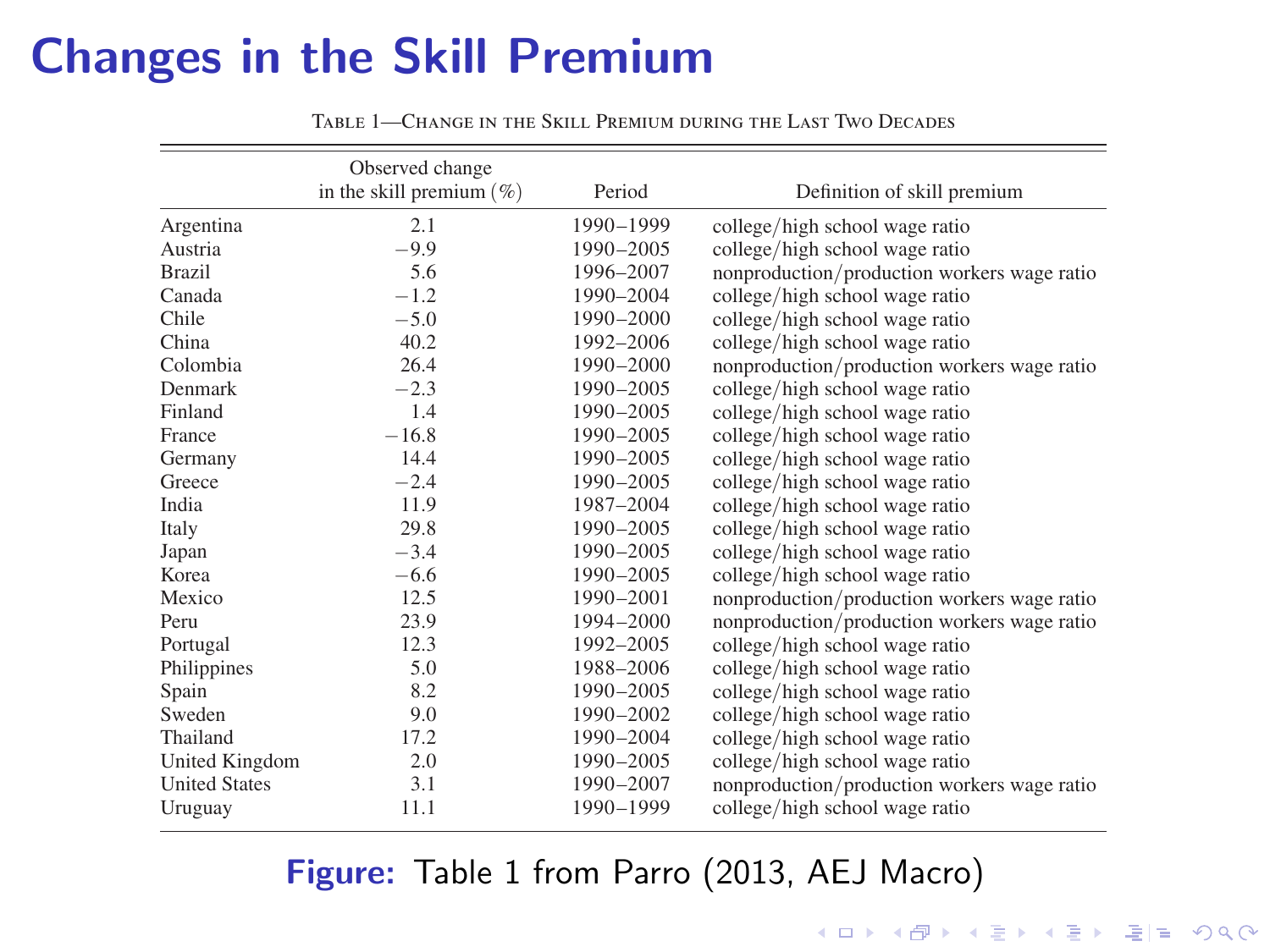## <span id="page-36-0"></span>Related Literature

- Lee and Wolpin (2006, Econometrica):
	- Two-sector model with three types of labor
	- OLG
	- Mobility costs
	- SMM
- Reshef (2013, RED):
	- Two-sector model with two types of labor

KOD KARD KED KED EN MAG

- No capital
- Inelastic labor supply
- NLS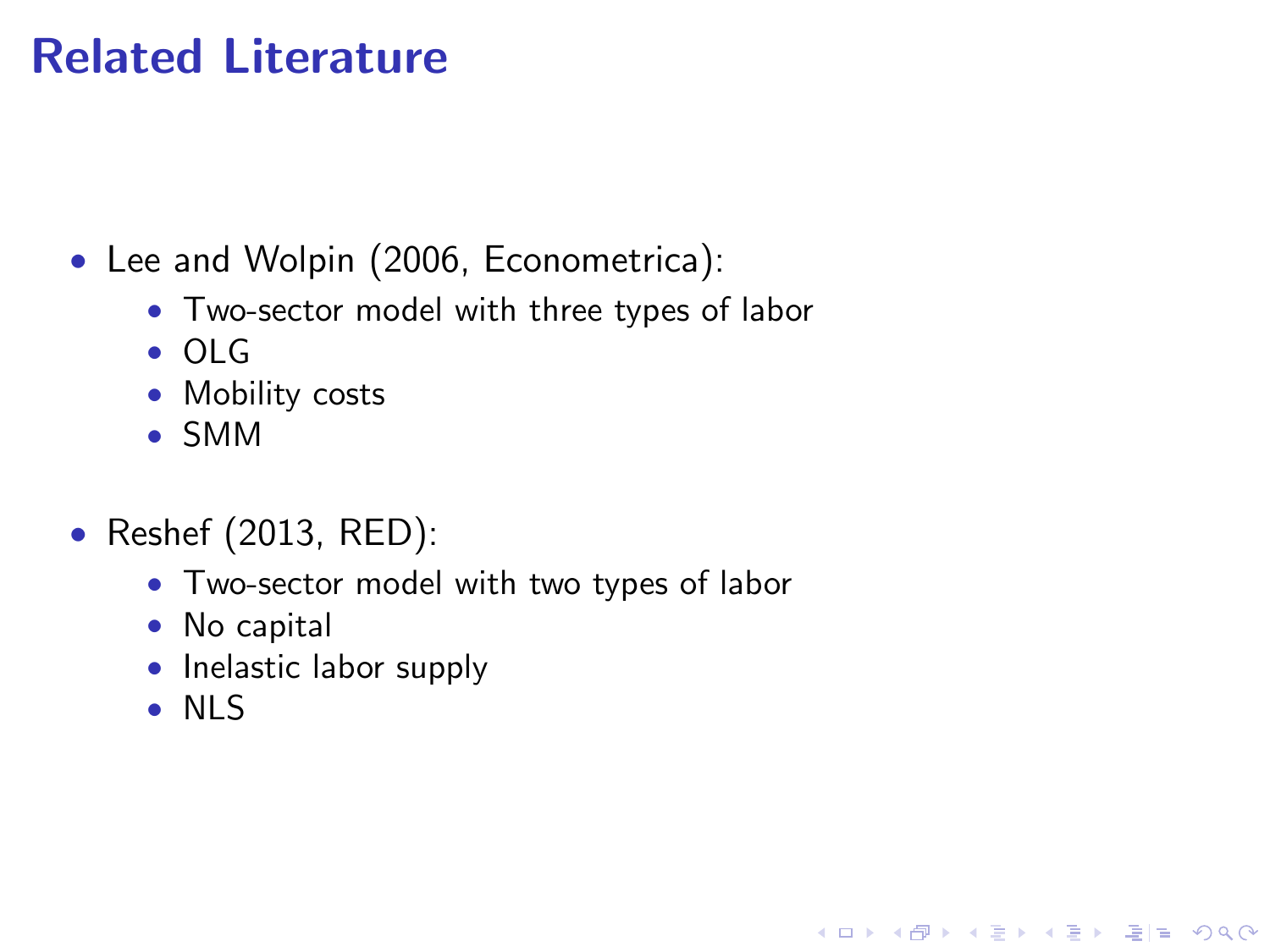### Household

• Preferences

$$
u(C_t, H_t) = \log(C_t) - \varphi \frac{\eta}{1 + \eta} H_t^{\frac{\eta + 1}{\eta}}, \qquad (10)
$$

where  $\eta$  is the Frisch elasticity of aggregate labor supply.

•  $C_t$  consists of goods  $C_{m,t}$  and services  $C_{n,t}$ 

$$
C_t = \left[ \gamma \left( C_{m,t} \right)^{\frac{\kappa-1}{\kappa}} + \left( 1 - \gamma \right) \left( C_{n,t} \right)^{\frac{\kappa-1}{\kappa}} \right]^{\frac{\kappa}{\kappa-1}}, \tag{11}
$$

KO K K (F K E K E K A E K A K K K K K K K K K

where

 $\gamma \in [0,1]$  is a share parameter  $\kappa$  is the elasticity of substitution between  $C_m$  and  $C_n$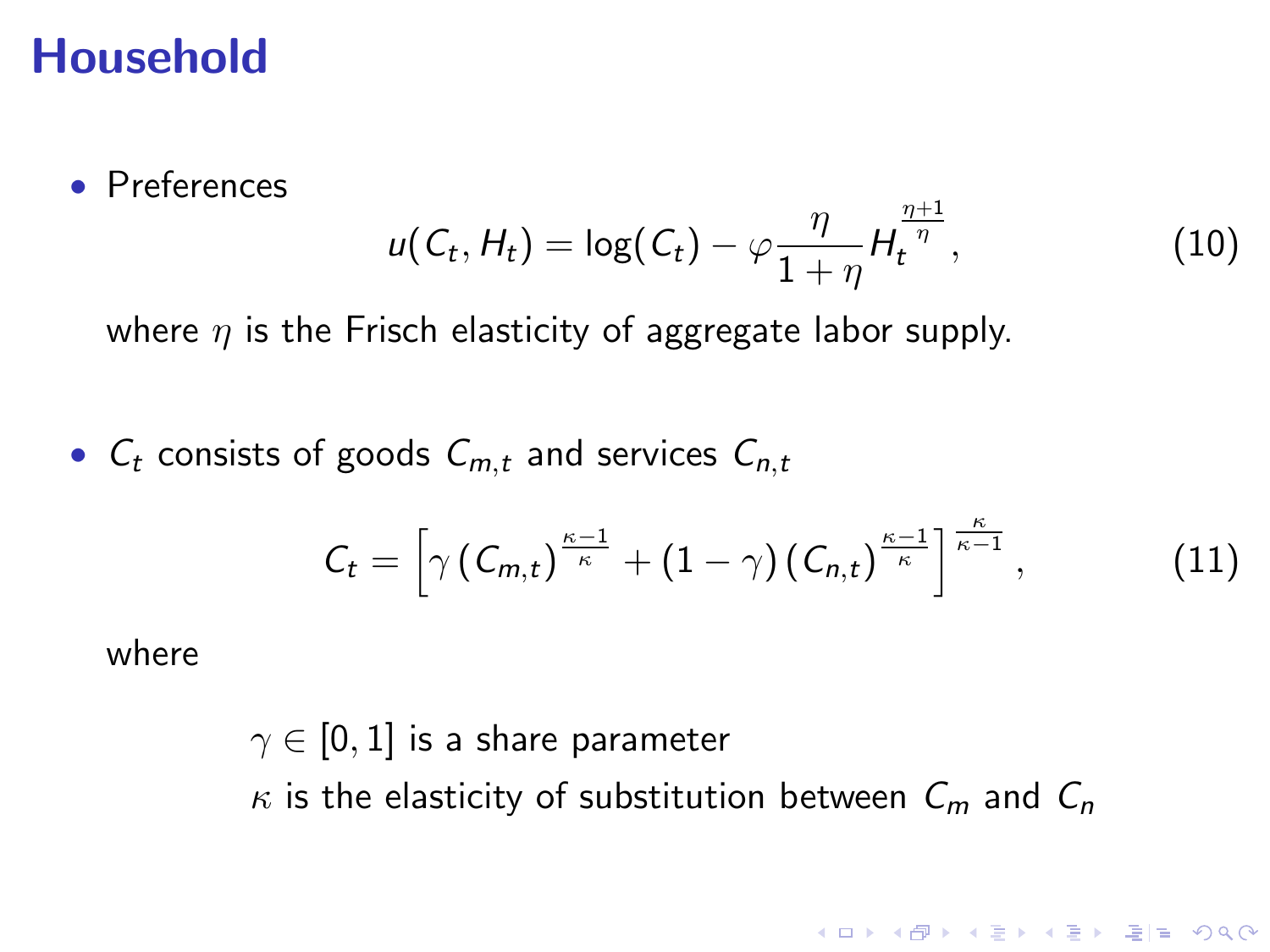## Details of Data

- <span id="page-38-0"></span>• No sectoral output data is available at quarterly frequency.
- Assume that manufacturing produces goods that are used for
	- Durable goods consumption
	- Business fixed investment
	- Residential investment
- Similarly, we assume that output from non-manufacturing is consumed as

KO K K (F K E K E K A E K A K K K K K K K K K

- Non-durable consumption
- Services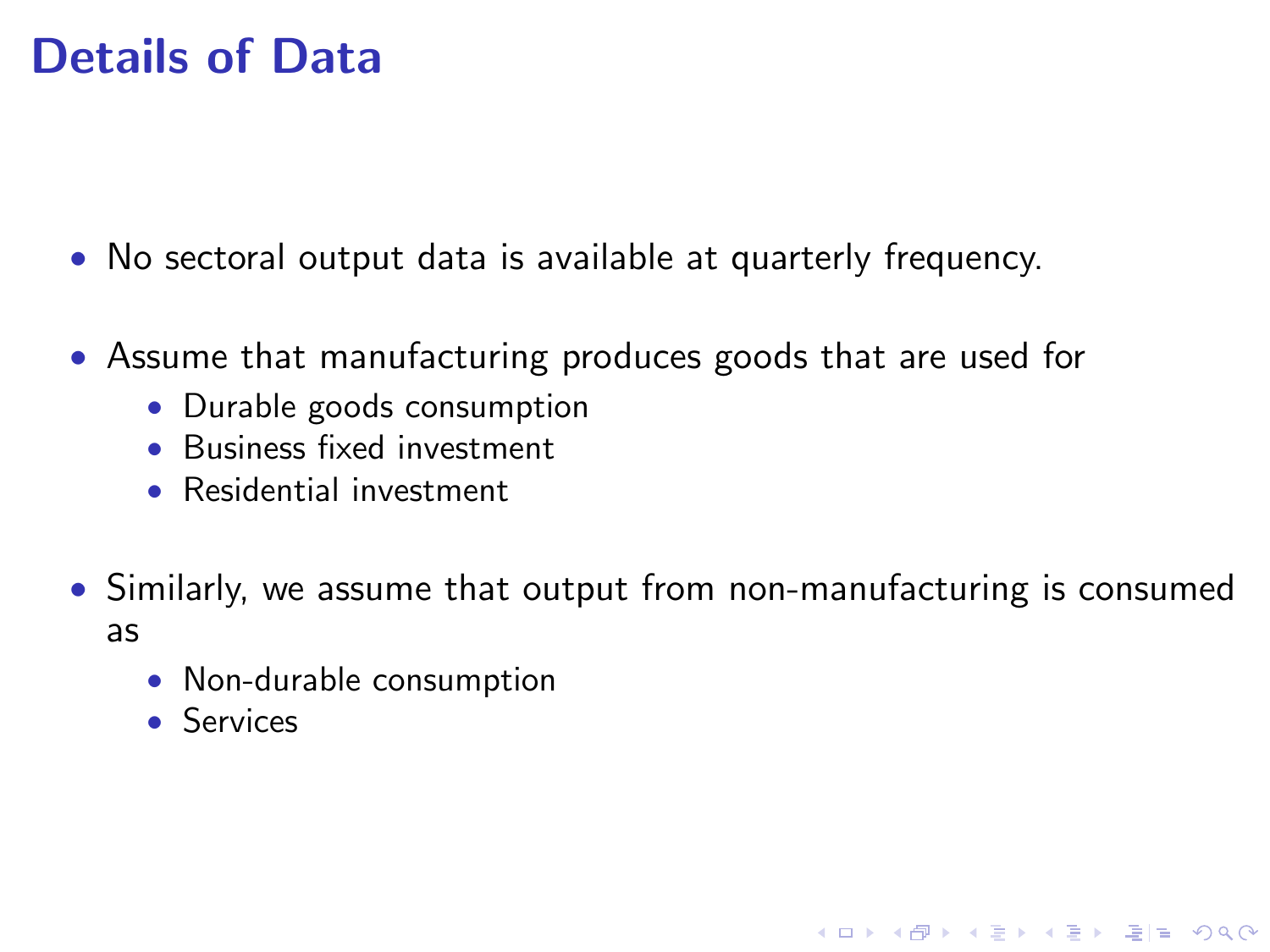## Posterior Distribution

#### Table: Posterior Distributions

<span id="page-39-0"></span>

|                     | Posterior Distribution                               |      |      |              |
|---------------------|------------------------------------------------------|------|------|--------------|
| Parameter           |                                                      | Mean |      | 90% Interval |
| $\rho_{a_m}$        | Persistence of TFP in MFG sector                     | 0.66 | 0.52 | 0.81         |
| $\rho_{a_n}$        | Persistence of TFP in non-MFG sector                 | 0.95 | 0.92 | 0.98         |
| $\rho_{\psi_{s}}$   | Persistence of skilled-specific shock                | 0.66 | 0.54 | 0.79         |
| $\rho_{\psi_{\mu}}$ | Persistence of unskilled-specific shock              | 0.77 | 0.67 | 0.88         |
| $\rho_{\xi_m}$      | Persistence of inv.-specific shock in MFG sector     | 0.76 | 0.59 | 0.92         |
| $\rho_{\xi_n}$      | Persistence of inv.-specific shock in non-MFG sector | 0.92 | 0.87 | 0.98         |
| $\rho_{\mu_s}$      | Persistence of wage markup shock for skilled         | 0.94 | 0.91 | 0.98         |
| $\rho_{\mu_n}$      | Persistence of wage markup shock for unskilled       | 0.81 | 0.72 | 0.89         |

**イロトメタトメミトメミト ミ性 の女々**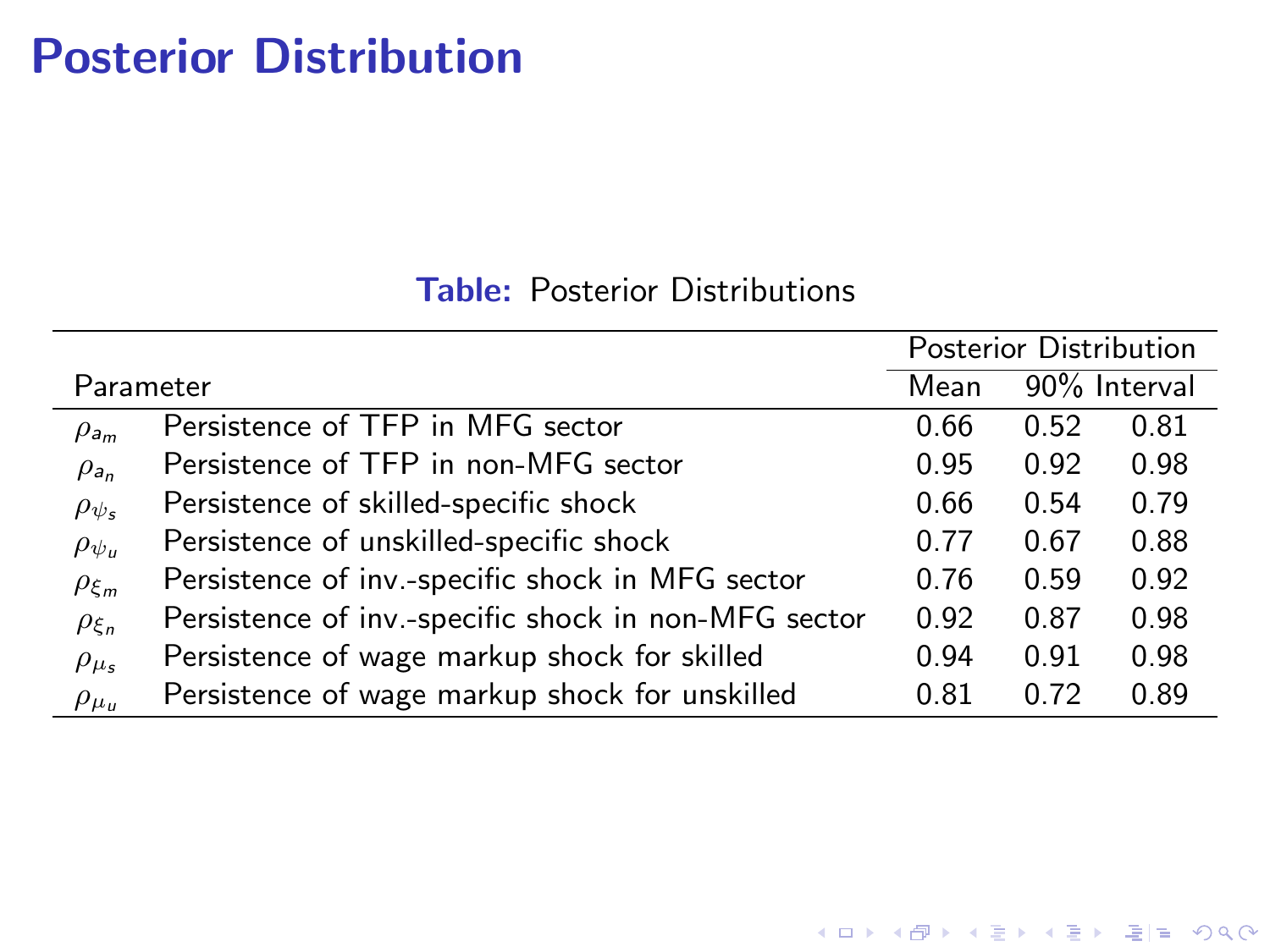## Posterior Distribution

#### Table: Posterior Distributions

|                         | Posterior Distribution                           |       |       |       |
|-------------------------|--------------------------------------------------|-------|-------|-------|
| Parameter               | 90% Interval<br>Mean                             |       |       |       |
| $\sigma_{a_m}$          | Std Dev of TFP shock in MFG sector               | 0.023 | 0.020 | 0.027 |
| $\sigma_{a}$            | Std Dev of TFP shock in non-MFG sector           | 0.009 | 0.008 | 0.010 |
| $\sigma_{\psi_{\rm s}}$ | Std Dev of skilled-specific shock                | 0.031 | 0.025 | 0.035 |
| $\sigma_{\psi_{\mu}}$   | Std Dev of unskilled-specific shock              | 0.175 | 0.127 | 0.223 |
| $\sigma_{\xi_m}$        | Std Dev of inv.-specific shock in MFG sector     | 0.020 | 0.006 | 0.031 |
| $\sigma_{\xi_n}$        | Std Dev of inv.-specific shock in non-MFG sector | 0.037 | 0.020 | 0.053 |
| $\sigma_{\mu_s}$        | Std Dev of wage markup shock for skilled         | 0.024 | 0.020 | 0.028 |
| $\sigma_{\mu_{\mu}}$    | Std Dev of wage markup shock for unskilled       | 0.055 | 0.048 | 0.063 |

**イロトメタトメミトメミト ミ性 の女々**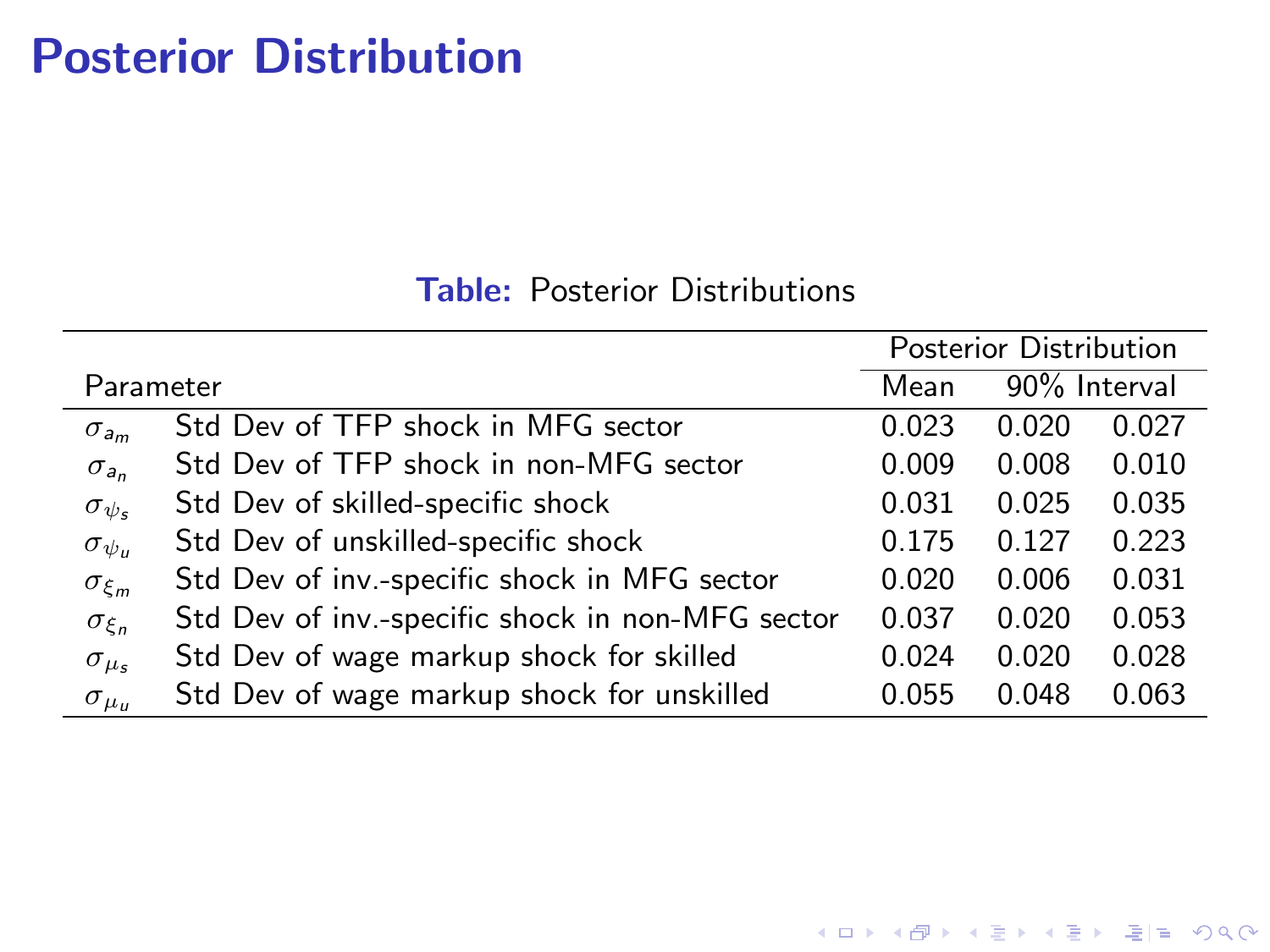## Changes in Skilled and Unskilled Wages



Figure: Changes in Skilled and Unskilled Wages (Dashed vertical lines indicate posterior means.)澄々 暑|≡ のへぐ  $\leftarrow$ Ξ  $\prec$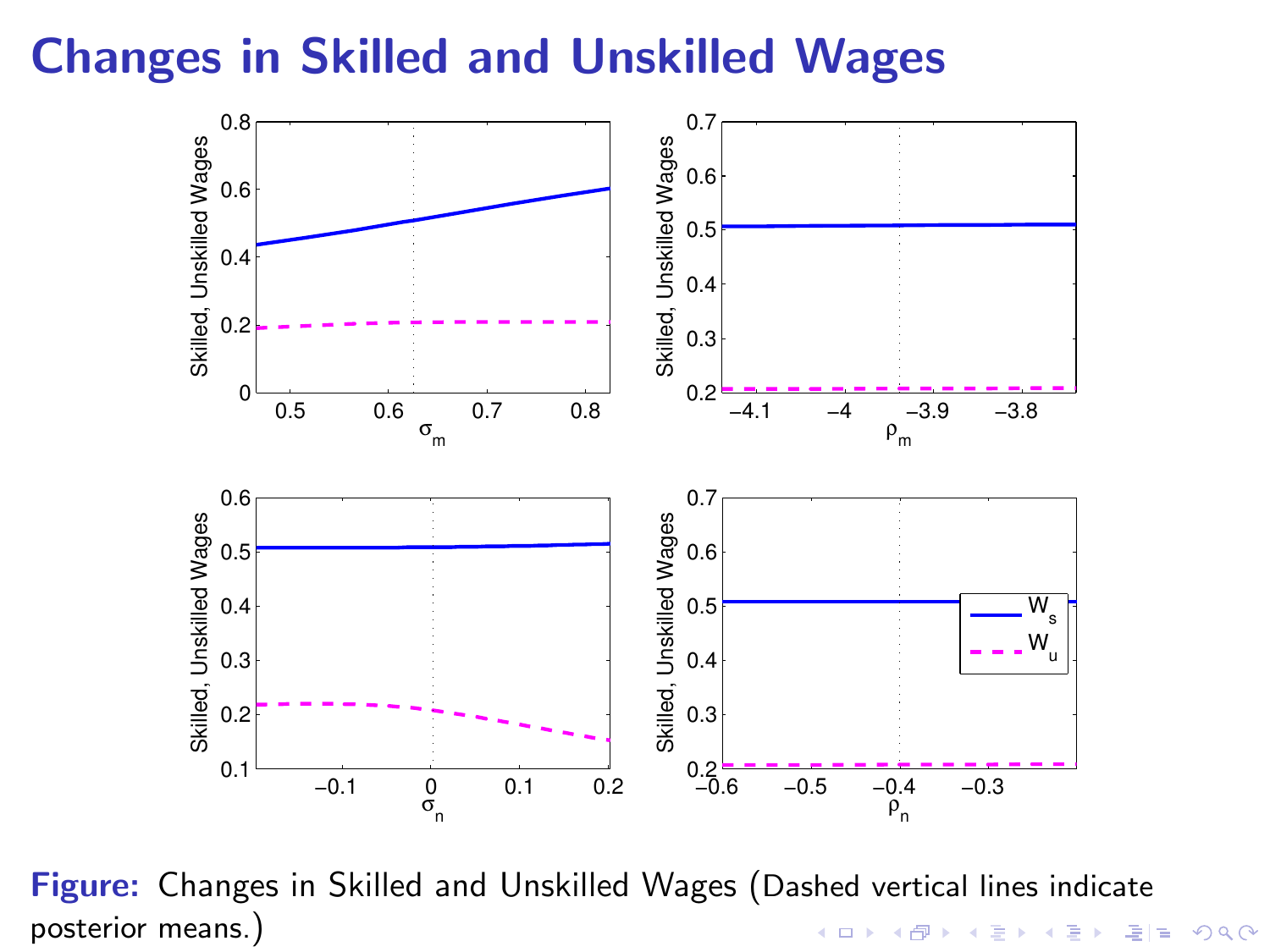# <span id="page-42-0"></span>Changes in  $\gamma$



Figure: Changes in  $\gamma$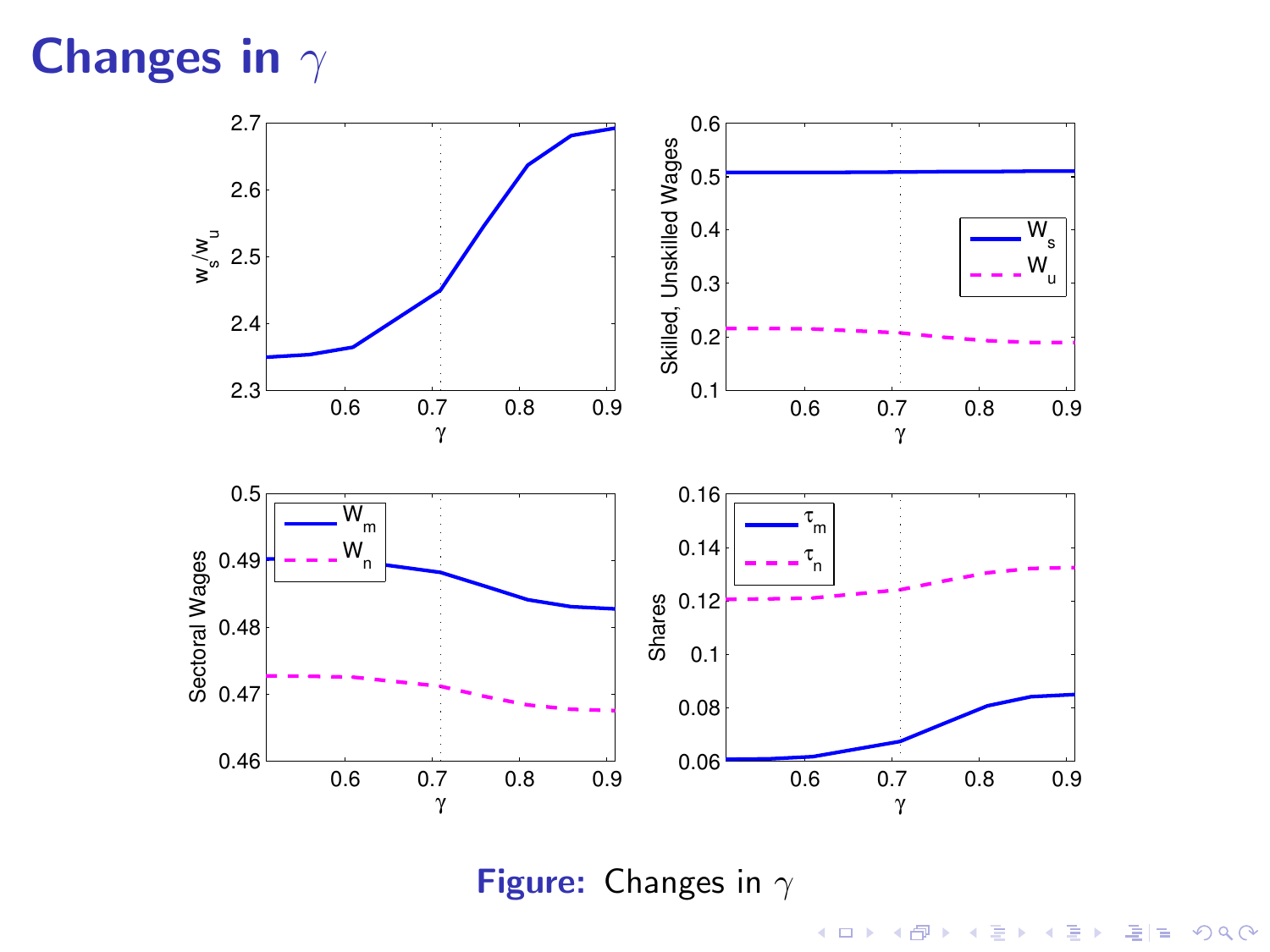## Changes in  $\kappa$



Figure: Changes in  $\kappa$  (Dashed vertical lines indicate posterior means.)

K ロ > K @ > K 할 > K 할 > [할 = K) Q @